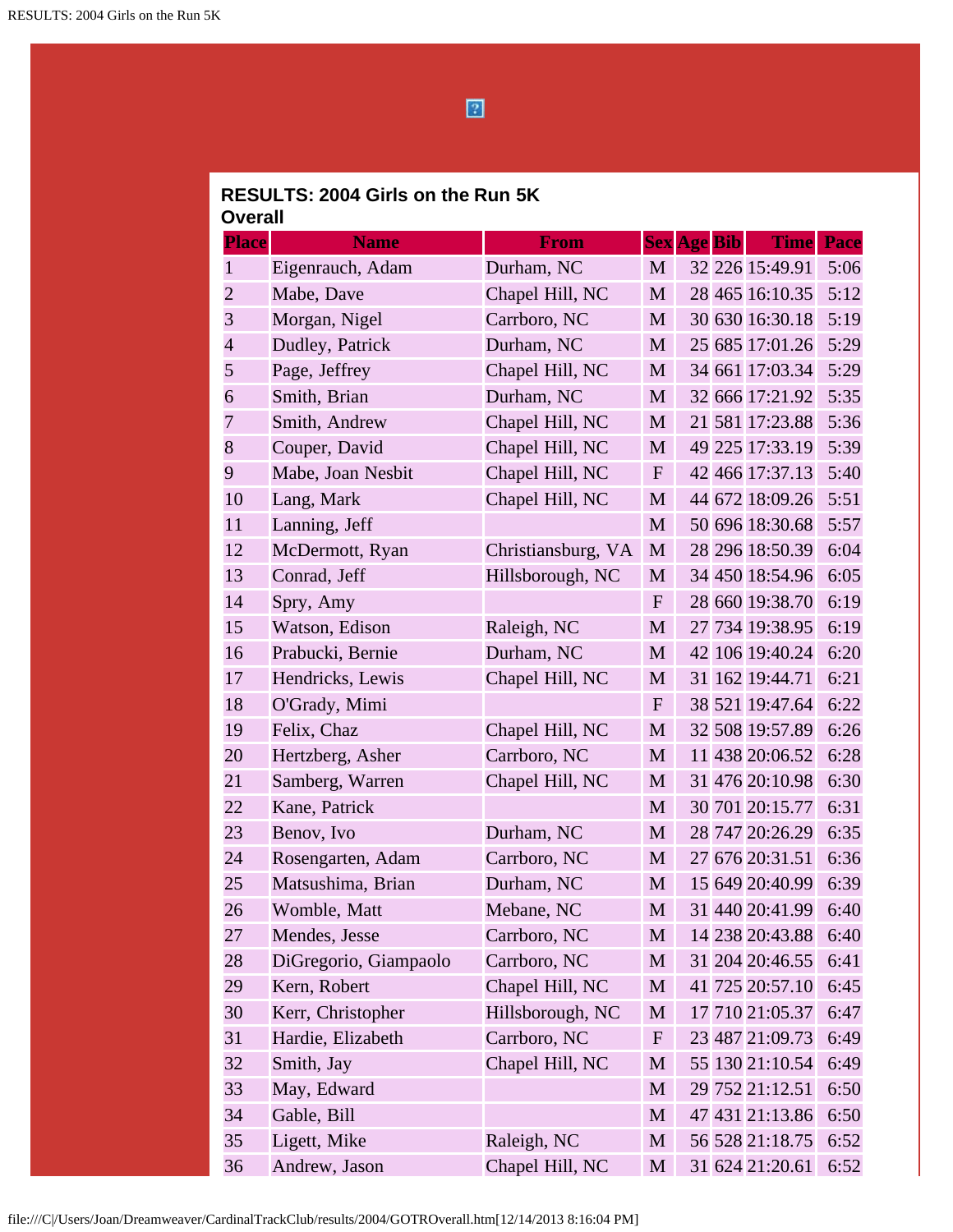| 37 | Cowan, Beth            | Durham, NC         | $\mathbf{F}$ | 28 576 21:20.92 | 6:52 |
|----|------------------------|--------------------|--------------|-----------------|------|
| 38 | South, Andrew          | Durham, NC         | M            | 30 622 21:22.06 | 6:53 |
| 39 | Flanagan, Richard      | Chapel Hill, NC    | M            | 51 188 21:23.35 | 6:53 |
| 40 | Smith, Eric            | Durham, NC         | M            | 35 527 21:28.65 | 6:55 |
| 41 | Peters, Walt           | Durham, NC         | M            | 14 677 21:30.84 | 6:55 |
| 42 | Desbiens, Alysia       | Chapel Hill, NC    | $\mathbf{F}$ | 29 215 21:33.10 | 6:56 |
| 43 | Forder, Bradley        | Chapel Hill, NC    | M            | 26 646 21:42.22 | 6:59 |
| 44 | Crewse, Britt          | Durham, NC         | M            | 36 635 21:44.59 | 6:60 |
| 45 | Ritter, Glenn          | Southern Pines, NC | M            | 46 621 21:51.07 | 7:02 |
| 46 | Campos, Alexandre      | Chapel Hill, NC    | M            | 33 511 21:52.69 | 7:03 |
| 47 | Bishop, Jessica        | Chapel Hill, NC    | $\mathbf{F}$ | 29 173 21:53.04 | 7:03 |
| 48 | Reckhow, Ken           | Durham, NC         | M            | 56 560 21:53.38 | 7:03 |
| 49 | Morrell, Karen         | Chapel Hill, NC    | $\mathbf{F}$ | 40 275 22:01.79 | 7:05 |
| 50 | Devins, Walter         | Chapel Hill, NC    | M            | 24 592 22:04.73 | 7:06 |
| 51 | Smith, Randy           | Chapel Hill, NC    | $\mathbf{F}$ | 36 200 22:05.42 | 7:07 |
| 52 | Wiggins, Laura         | Chapel Hill, NC    | $\mathbf{F}$ | 20 533 22:08.56 | 7:08 |
| 53 | Hardie, Darien         | Chapel Hill, NC    | $\mathbf{F}$ | 21 488 22:11.56 | 7:09 |
| 54 | Abram, Josh            | Chapel Hill, NC    | M            | 16 731 22:12.47 | 7:09 |
| 55 | Sinel, Pamela          |                    | $\mathbf{F}$ | 25 505 22:13.51 | 7:09 |
| 56 | Corbett, Brad          | Chapel Hill, NC    | M            | 29 509 22:18.74 | 7:11 |
| 57 | <b>Burkert, Stacey</b> | Durham, NC         | $\mathbf{F}$ | 31 600 22:26.62 | 7:13 |
| 58 | Mendes, Bryce          | Carrboro, NC       | M            | 12 237 22:30.10 | 7:15 |
| 59 | Scotchie, Jeff         | Carrboro, NC       | M            | 31 229 22:31.46 | 7:15 |
| 60 | Andrews, Nathan        | Chapel Hill, NC    | M            | 34 260 22:31.84 | 7:15 |
| 61 | Dean, Brian            | Chapel Hill, NC    | M            | 28 181 22:33.40 | 7:16 |
| 62 | Atchison, Gregory      | Chapel Hill, NC    | M            | 48 429 22:35.35 | 7:16 |
| 63 | Kahn, Melanie          |                    | $\mathbf{F}$ | 26 707 22:36.31 | 7:17 |
| 64 | Waldrop, Julee         | Chapel Hill, NC    | $\mathbf F$  | 44 129 22:39.27 | 7:18 |
| 65 | Couper, Steven         | Chapel Hill, NC    | M            | 16 654 22:44.49 | 7:19 |
| 66 | Bloom, Shelley         | Durham, NC         | $\mathbf F$  | 51 471 22:45.26 | 7:19 |
| 67 | Bennett, Wells         | Durham, NC         | M            | 26 246 22:47.64 | 7:20 |
| 68 | Hamilton, Emily        | Chapel Hill, NC    | $\mathbf F$  | 13 568 22:50.40 | 7:21 |
| 69 | Buckel, Jean           | Carrboro, NC       | $\mathbf F$  | 23 168 22:56.38 | 7:23 |
| 70 | Northen, John          | Chapel Hill, NC    | M            | 53 693 22:59.48 | 7:24 |
| 71 | Virgin, Lawrence       | Durham, NC         | M            | 44 324 23:05.93 | 7:26 |
| 72 | Kanoy, Leigh           |                    | $\mathbf{F}$ | 15 690 23:06.92 | 7:26 |
| 73 | Kempson, Otis          | RALEIGH, NC        | M            | 36 234 23:07.44 | 7:27 |
| 74 | Pedersen, Susan        | Chapel Hill, NC    | $\mathbf F$  | 37 554 23:16.09 | 7:29 |
| 75 | Adkins, Thayer         | Raleigh, NC        | M            | 35 258 23:16.60 | 7:30 |
| 76 | Lamond, David          | Chapel Hill, NC    | M            | 29 247 23:19.02 | 7:30 |
| 77 | Meyer, Katie           | Chapel Hill, NC    | $\mathbf F$  | 29 552 23:24.65 | 7:32 |
| 78 | McLelland, Drew        | Chapel Hill, NC    | M            | 23 680 23:25.49 | 7:32 |
| 79 | Carlstein, Ed          | Chapel Hill, NC    | M            | 45 607 23:26.40 | 7:33 |
| 80 | Klym, Mark             | Raleigh, NC        | M            | 34 303 23:26.71 | 7:33 |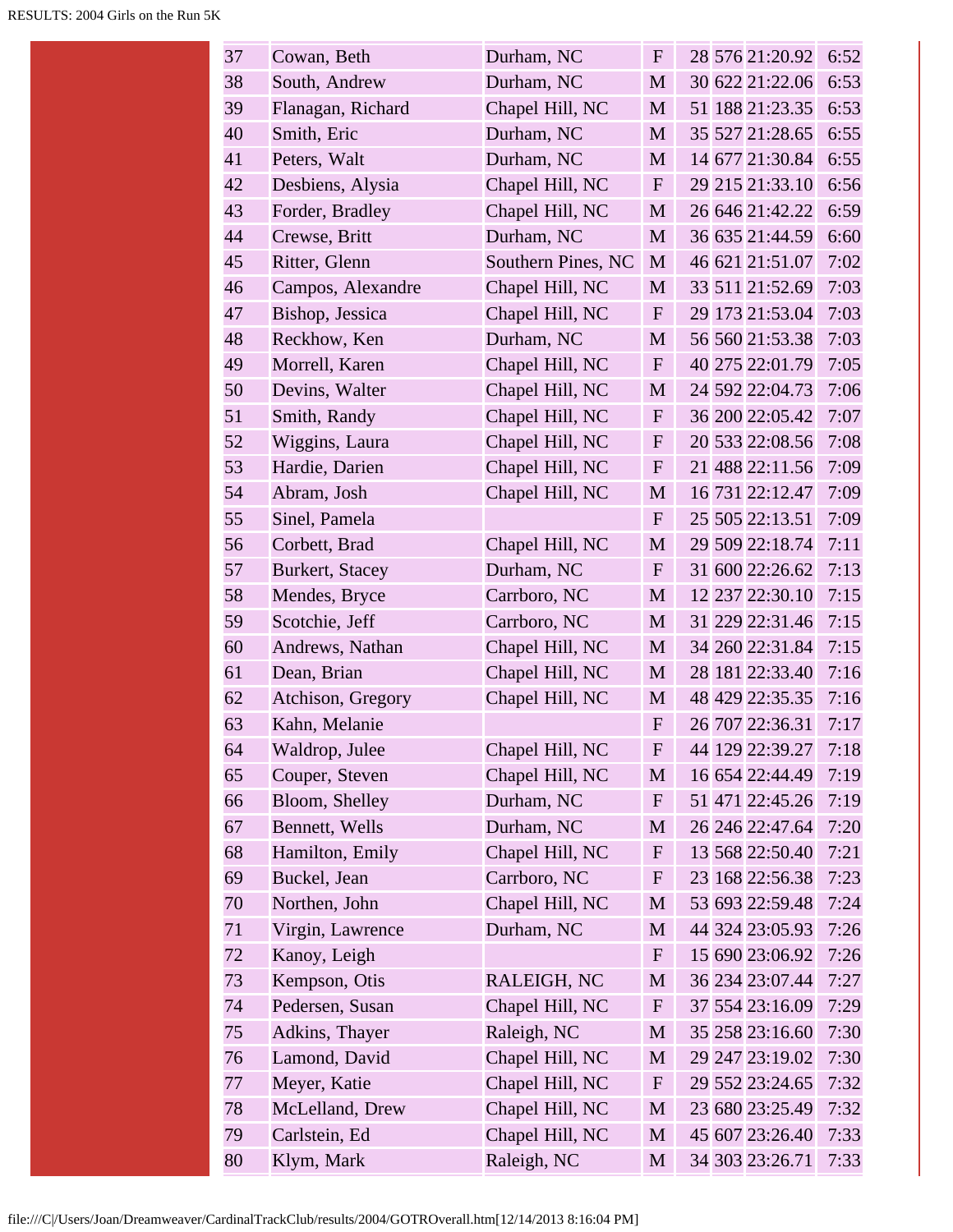| 81  | Marcus, Scott       | Durham, NC      | M            |    | 29 154 23:27.07 | 7:33 |
|-----|---------------------|-----------------|--------------|----|-----------------|------|
| 82  | Ivins, Sally        | Carrboro, NC    | $\mathbf{F}$ |    | 48 245 23:27.64 | 7:33 |
| 83  | Kretchmar, Jennifer | Carrboro, NC    | $\mathbf{F}$ |    | 32 489 23:32.96 | 7:35 |
| 84  | Lohrbach, Sarah     | Carrboro, NC    | $\mathbf{F}$ |    | 24 514 23:35.82 | 7:36 |
| 85  | Smith, Neil         | Graham, NC      | M            | 43 | 23 23:37.35     | 7:36 |
| 86  | Aou, Mel            | Durham, NC      | M            |    | 31 659 23:39.05 | 7:37 |
| 87  | Branton, Mike       | Durham, NC      | M            |    | 43 732 23:39.38 | 7:37 |
| 88  | Lin, Mike           | Durham, NC      | M            |    | 27 293 23:40.95 | 7:37 |
| 89  | Prescott, John      | Chapel Hill, NC | M            |    | 39 169 23:42.48 | 7:38 |
| 90  | Abramzon, Emiliano  | Durham, NC      | M            |    | 30 548 23:43.44 | 7:38 |
| 91  | Scotchie, Jessica   | Carrboro, NC    | $F_{\rm}$    |    | 28 264 23:43.77 | 7:38 |
| 92  | Hinnant, Ed         | Chapel Hill, NC | M            |    | 46 22 23:44.76  | 7:39 |
| 93  | Kinaymu, Harriet    | Durham, NC      | $\mathbf{F}$ |    | 39 458 23:47.23 | 7:39 |
| 94  | Berry, Elizabeth    | Washington, DC  | $\mathbf{F}$ |    | 30 152 23:49.51 | 7:40 |
| 95  | Harkins, Heidi      | Chapel Hill, NC | $\mathbf{F}$ |    | 40 515 23:50.40 | 7:40 |
| 96  | Davis, Joan         |                 | $\mathbf{F}$ |    | 28 582 23:55.72 | 7:42 |
| 97  | Ennis, Jennifer     | Raleigh, NC     | $\mathbf{F}$ |    | 34 665 23:56.35 | 7:42 |
| 98  | Paulson, Luke       | Chapel Hill, NC | M            |    | 11 138 24:00.23 | 7:44 |
| 99  | Noah, Hannah        | Carrboro, NC    | $F_{\rm}$    | 14 | 63 24:03.67     | 7:45 |
| 100 | Kuniholn, Erin      |                 | $\mathbf F$  |    | 30 716 24:04.50 | 7:45 |
| 101 | Hadler, Wayne       | Chapel Hill, NC | M            |    | 50 439 24:06.76 | 7:46 |
| 102 | Parker, Donna       | Chapel Hill, NC | $\mathbf{F}$ |    | 37 261 24:07.04 | 7:46 |
| 103 | Stuart, David       | Chapel Hill, NC | M            |    | 25 686 24:07.30 | 7:46 |
| 104 | Padden, Sandy       | Chapel Hill, NC | $\mathbf F$  |    | 42 217 24:07.67 | 7:46 |
| 105 | Peters, Yvette      | Chapel Hill, NC | $\mathbf F$  |    | 31 216 24:08.52 | 7:46 |
| 106 | Noel, Judith        | Raleigh, NC     | $\mathbf F$  |    | 25 590 24:15.15 | 7:48 |
| 107 | Smith, Katie        | Durham, NC      | $\mathbf{F}$ |    | 29 667 24:16.03 | 7:49 |
| 108 | Kennedy, Rick       | Chapel Hill, NC | M            |    | 44 223 24:16.74 | 7:49 |
| 109 | Yankee, Chris       | Durham, NC      | M            |    | 33 586 24:17.57 | 7:49 |
| 110 | Raye, Marco         | Bahama, NC      | M            |    | 15 650 24:24.07 | 7:51 |
| 111 | Tancy, Matthew      | Durham, NC      | M            |    | 15 605 24:24.40 | 7:51 |
| 112 | Gerth, Adrian       | Durham, NC      | M            |    | 15 645 24:25.13 | 7:52 |
| 113 | Waller, Ann         | Durham, NC      | F            |    | 37 170 24:25.36 | 7:52 |
| 114 | Miller, Gwenn       | Durham, NC      | $\mathbf F$  | 33 | 42 24:28.50     | 7:53 |
| 115 | Rhoades, Mark       |                 | M            |    | 35 584 24:31.41 | 7:54 |
| 116 | Resnick, Michael    | Chapel Hill, NC | M            |    | 61 723 24:31.68 | 7:54 |
| 117 | Van Sant, Laura     | Chapel Hill, NC | F            |    | 37 286 24:32.13 | 7:54 |
| 118 | Mendes, Bobby       | Carrboro, NC    | M            |    | 35 239 24:32.87 | 7:54 |
| 119 | Hamilton, Kaitlin   | Chapel Hill, NC | $\mathbf F$  |    | 15 569 24:33.27 | 7:54 |
| 120 | Leubuscher, Lynn    | Durham, NC      | F            |    | 34 557 24:34.15 | 7:54 |
| 121 | OBrein, Michelle    |                 | F            |    | 16 691 24:36.78 | 7:55 |
| 122 | Ranschoff, Sarah    | Chapel Hill, NC | $\mathbf F$  |    | 15 583 24:37.06 | 7:55 |
| 123 | Pleil, Joachim      | Durham, NC      | M            |    | 49 695 24:39.13 | 7:56 |
| 124 | Huffman, Sarah      | Raleigh, NC     | F            | 28 | 53 24:50.92     | 7:60 |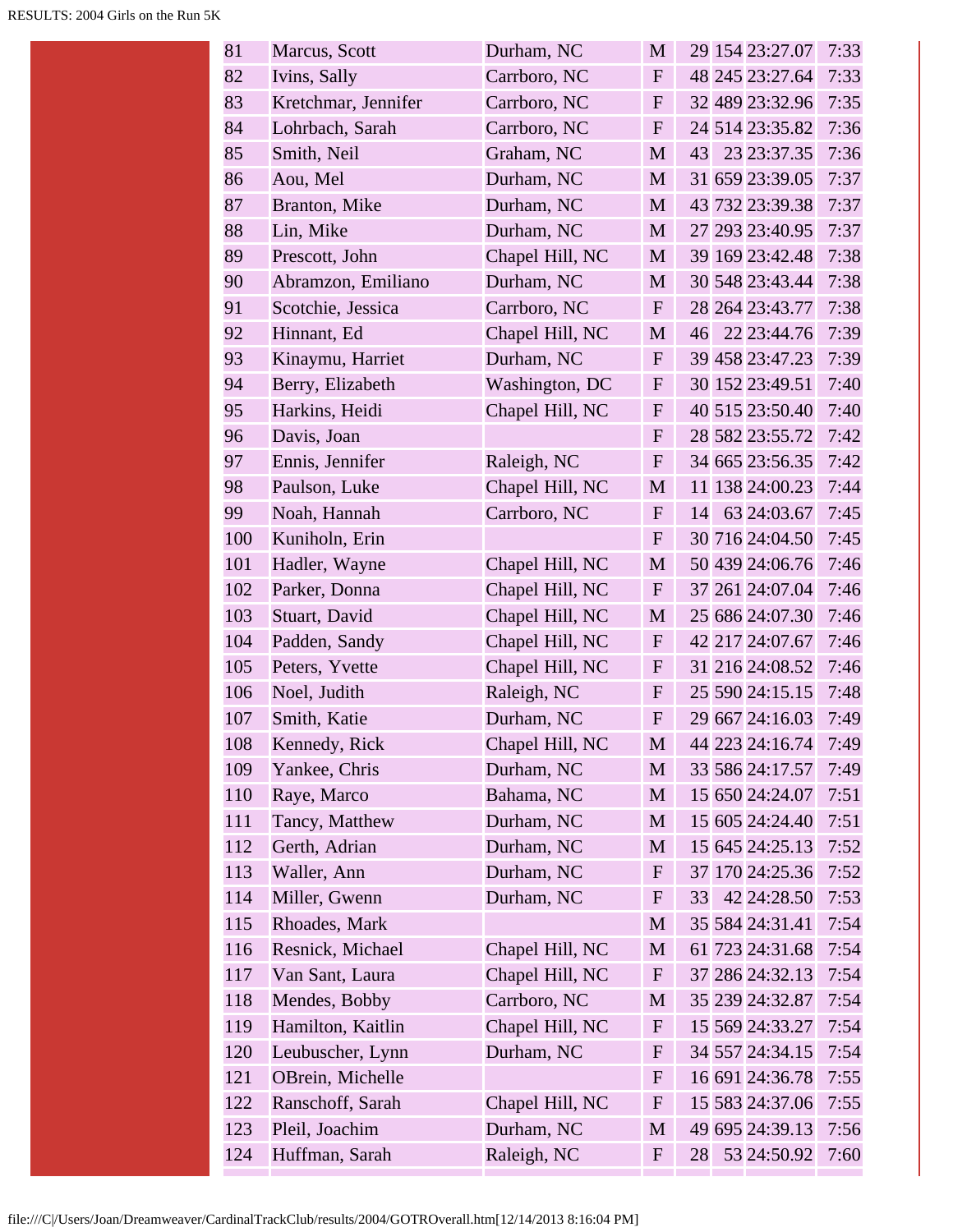| 126<br>29 524 24:54.84<br>Durham, NC<br>Mazurek, Antoinette<br>$\mathbf{F}$<br>127<br>15 643 24:56.28<br>Tesch, Molly<br>Durham, NC<br>$\mathbf{F}$<br>28 299 24:58.17<br>128<br>Durham, NC<br>Camargo, Rodrigo<br>M<br>129<br>33 208 24:59.59<br>Wray, Maury<br>Durham, NC<br>M<br>130<br>34 702 25:03.19<br>DeWalt, Darren<br>M<br>131<br>Conrad, Christine<br>35 549 25:04.91<br>Hillsborough, NC<br>$\mathbf F$<br>33 214 25:06.21<br>132<br>Chapel Hill, NC<br>Thompson, Shawn<br>M<br>133<br>74 25:08.75<br>Herndon, Ray<br>Kensington, MD<br>32<br>M<br>134<br>Mills, Tyler<br>M<br>15 694 25:09.55<br>135<br>32 114 25:11.86<br>Moyer, Chad<br>RALEIGH, NC<br>M<br>136<br>Southern Pines, NC<br>15 620 25:12.61<br>Ritter, Gaelen<br>F<br>137<br>69 25:14.48<br>Fraser, Heather<br>Durham, NC<br>$\boldsymbol{F}$<br>32<br>138<br>Stein, Gaby<br>26 724 25:15.16<br>$\boldsymbol{F}$<br>11 25:15.44<br>139<br>Halter, Jennifer<br>Chapel Hill, NC<br>${\bf F}$<br>29<br>140<br>Durham, NC<br>25 288 25:15.86<br>Tripp, Andrew<br>M<br>141<br>40 604 25:16.37<br>Coffee, Karen<br>Chapel Hill, NC<br>$\boldsymbol{F}$<br>142<br>McKnight, Patricia<br>Chapel Hill, NC<br>40 567 25:16.60<br>${\bf F}$<br>143<br>Clossick, Tina<br>86 25:17.03<br>Carrboro, NC<br>$\mathbf{F}$<br>32<br>144<br>Durham, NC<br>31 687 25:21.39<br>McGee, Reeves<br>M<br>35 746 25:21.97<br>145<br>Fasy, Elizabeth<br>$\boldsymbol{F}$<br>146<br>Colburn, Kate<br>Carrboro, NC<br>${\bf F}$<br>47 437 25:22.46<br>147<br>Callahan, Cathy<br>Chapel Hill, NC<br>27 482 25:23.36<br>$\boldsymbol{F}$<br>26 749 25:25.02<br>148<br>Dubberly, Jessica<br>$\boldsymbol{F}$<br>149<br>Chapel Hill, NC<br>35 601 25:25.72<br>Agatucci, Kim<br>$\boldsymbol{F}$<br>150<br>27 679 25:29.65<br>Grunebaum, Jen<br>Durham, NC<br>$\mathbf F$<br>65 652 25:30.88<br>151<br>Ribisl, Paul<br>Winston-Salem, NC<br>M<br>66 25:31.94<br>152<br>Young, Tom<br>Huntsville, AL<br>M<br>43<br>153<br>Jones, David<br>33 759 25:32.55<br>M<br>154<br>Sellers, Amy<br>21 718 25:34.78<br>$\mathbf F$<br>Chapel Hill, NC<br>41 25:35.14<br>155<br>Young, Jane<br>$\boldsymbol{F}$<br>34<br>156<br>Cary, NC<br>37 355 25:35.46<br>Green, Deborah<br>F<br>10 354 25:35.78<br>157<br>Cary, NC<br>Brooks, Sarah<br>$\boldsymbol{F}$<br>158<br>Ely, Kristin<br>Durham, NC<br>26 292 25:36.44<br>${\bf F}$<br>Chapel Hill, NC<br>159<br>Williams, Sherrie<br>21 25:36.87<br>F<br>41<br>36 750 25:40.59<br>Turner, Mark<br>Chapel Hill, NC<br>160<br>M<br>Chapel Hill, NC<br>55 543 25:41.15<br>161<br>Barker, Paul<br>M<br>162<br>Cartee, Elliot<br>11 321 25:43.26<br>Durham, NC<br>M<br>27 571 25:44.45<br>163<br>Immediata, Mary<br>Raleigh, NC<br>$\mathbf F$<br>Bennett, Kyndel<br>Raleigh, NC<br>33 432 25:48.06<br>164<br>M<br>Chapel Hill, NC<br>165<br>Ribisl, Kurt<br>38 481 25:48.45<br>M<br>166<br>Hawkins, Cameron<br>Durham, NC<br>12 562 25:48.73<br>$\mathbf{F}$ | 125 | Blazewicz, Julian | Durham, NC | M |  | 29 460 24:51.14 | 7:60 |
|---------------------------------------------------------------------------------------------------------------------------------------------------------------------------------------------------------------------------------------------------------------------------------------------------------------------------------------------------------------------------------------------------------------------------------------------------------------------------------------------------------------------------------------------------------------------------------------------------------------------------------------------------------------------------------------------------------------------------------------------------------------------------------------------------------------------------------------------------------------------------------------------------------------------------------------------------------------------------------------------------------------------------------------------------------------------------------------------------------------------------------------------------------------------------------------------------------------------------------------------------------------------------------------------------------------------------------------------------------------------------------------------------------------------------------------------------------------------------------------------------------------------------------------------------------------------------------------------------------------------------------------------------------------------------------------------------------------------------------------------------------------------------------------------------------------------------------------------------------------------------------------------------------------------------------------------------------------------------------------------------------------------------------------------------------------------------------------------------------------------------------------------------------------------------------------------------------------------------------------------------------------------------------------------------------------------------------------------------------------------------------------------------------------------------------------------------------------------------------------------------------------------------------------------------------------------------------------------------------------------------------------------------------------------------------------------------------------------------------------------------------------------------------------------------------------------------------------------------------------------------------------------------------------------------------------|-----|-------------------|------------|---|--|-----------------|------|
|                                                                                                                                                                                                                                                                                                                                                                                                                                                                                                                                                                                                                                                                                                                                                                                                                                                                                                                                                                                                                                                                                                                                                                                                                                                                                                                                                                                                                                                                                                                                                                                                                                                                                                                                                                                                                                                                                                                                                                                                                                                                                                                                                                                                                                                                                                                                                                                                                                                                                                                                                                                                                                                                                                                                                                                                                                                                                                                                       |     |                   |            |   |  |                 | 8:01 |
|                                                                                                                                                                                                                                                                                                                                                                                                                                                                                                                                                                                                                                                                                                                                                                                                                                                                                                                                                                                                                                                                                                                                                                                                                                                                                                                                                                                                                                                                                                                                                                                                                                                                                                                                                                                                                                                                                                                                                                                                                                                                                                                                                                                                                                                                                                                                                                                                                                                                                                                                                                                                                                                                                                                                                                                                                                                                                                                                       |     |                   |            |   |  |                 | 8:02 |
|                                                                                                                                                                                                                                                                                                                                                                                                                                                                                                                                                                                                                                                                                                                                                                                                                                                                                                                                                                                                                                                                                                                                                                                                                                                                                                                                                                                                                                                                                                                                                                                                                                                                                                                                                                                                                                                                                                                                                                                                                                                                                                                                                                                                                                                                                                                                                                                                                                                                                                                                                                                                                                                                                                                                                                                                                                                                                                                                       |     |                   |            |   |  |                 | 8:02 |
|                                                                                                                                                                                                                                                                                                                                                                                                                                                                                                                                                                                                                                                                                                                                                                                                                                                                                                                                                                                                                                                                                                                                                                                                                                                                                                                                                                                                                                                                                                                                                                                                                                                                                                                                                                                                                                                                                                                                                                                                                                                                                                                                                                                                                                                                                                                                                                                                                                                                                                                                                                                                                                                                                                                                                                                                                                                                                                                                       |     |                   |            |   |  |                 | 8:03 |
|                                                                                                                                                                                                                                                                                                                                                                                                                                                                                                                                                                                                                                                                                                                                                                                                                                                                                                                                                                                                                                                                                                                                                                                                                                                                                                                                                                                                                                                                                                                                                                                                                                                                                                                                                                                                                                                                                                                                                                                                                                                                                                                                                                                                                                                                                                                                                                                                                                                                                                                                                                                                                                                                                                                                                                                                                                                                                                                                       |     |                   |            |   |  |                 | 8:04 |
|                                                                                                                                                                                                                                                                                                                                                                                                                                                                                                                                                                                                                                                                                                                                                                                                                                                                                                                                                                                                                                                                                                                                                                                                                                                                                                                                                                                                                                                                                                                                                                                                                                                                                                                                                                                                                                                                                                                                                                                                                                                                                                                                                                                                                                                                                                                                                                                                                                                                                                                                                                                                                                                                                                                                                                                                                                                                                                                                       |     |                   |            |   |  |                 | 8:04 |
|                                                                                                                                                                                                                                                                                                                                                                                                                                                                                                                                                                                                                                                                                                                                                                                                                                                                                                                                                                                                                                                                                                                                                                                                                                                                                                                                                                                                                                                                                                                                                                                                                                                                                                                                                                                                                                                                                                                                                                                                                                                                                                                                                                                                                                                                                                                                                                                                                                                                                                                                                                                                                                                                                                                                                                                                                                                                                                                                       |     |                   |            |   |  |                 | 8:05 |
|                                                                                                                                                                                                                                                                                                                                                                                                                                                                                                                                                                                                                                                                                                                                                                                                                                                                                                                                                                                                                                                                                                                                                                                                                                                                                                                                                                                                                                                                                                                                                                                                                                                                                                                                                                                                                                                                                                                                                                                                                                                                                                                                                                                                                                                                                                                                                                                                                                                                                                                                                                                                                                                                                                                                                                                                                                                                                                                                       |     |                   |            |   |  |                 | 8:06 |
|                                                                                                                                                                                                                                                                                                                                                                                                                                                                                                                                                                                                                                                                                                                                                                                                                                                                                                                                                                                                                                                                                                                                                                                                                                                                                                                                                                                                                                                                                                                                                                                                                                                                                                                                                                                                                                                                                                                                                                                                                                                                                                                                                                                                                                                                                                                                                                                                                                                                                                                                                                                                                                                                                                                                                                                                                                                                                                                                       |     |                   |            |   |  |                 | 8:06 |
|                                                                                                                                                                                                                                                                                                                                                                                                                                                                                                                                                                                                                                                                                                                                                                                                                                                                                                                                                                                                                                                                                                                                                                                                                                                                                                                                                                                                                                                                                                                                                                                                                                                                                                                                                                                                                                                                                                                                                                                                                                                                                                                                                                                                                                                                                                                                                                                                                                                                                                                                                                                                                                                                                                                                                                                                                                                                                                                                       |     |                   |            |   |  |                 | 8:07 |
|                                                                                                                                                                                                                                                                                                                                                                                                                                                                                                                                                                                                                                                                                                                                                                                                                                                                                                                                                                                                                                                                                                                                                                                                                                                                                                                                                                                                                                                                                                                                                                                                                                                                                                                                                                                                                                                                                                                                                                                                                                                                                                                                                                                                                                                                                                                                                                                                                                                                                                                                                                                                                                                                                                                                                                                                                                                                                                                                       |     |                   |            |   |  |                 | 8:07 |
|                                                                                                                                                                                                                                                                                                                                                                                                                                                                                                                                                                                                                                                                                                                                                                                                                                                                                                                                                                                                                                                                                                                                                                                                                                                                                                                                                                                                                                                                                                                                                                                                                                                                                                                                                                                                                                                                                                                                                                                                                                                                                                                                                                                                                                                                                                                                                                                                                                                                                                                                                                                                                                                                                                                                                                                                                                                                                                                                       |     |                   |            |   |  |                 | 8:07 |
|                                                                                                                                                                                                                                                                                                                                                                                                                                                                                                                                                                                                                                                                                                                                                                                                                                                                                                                                                                                                                                                                                                                                                                                                                                                                                                                                                                                                                                                                                                                                                                                                                                                                                                                                                                                                                                                                                                                                                                                                                                                                                                                                                                                                                                                                                                                                                                                                                                                                                                                                                                                                                                                                                                                                                                                                                                                                                                                                       |     |                   |            |   |  |                 | 8:08 |
|                                                                                                                                                                                                                                                                                                                                                                                                                                                                                                                                                                                                                                                                                                                                                                                                                                                                                                                                                                                                                                                                                                                                                                                                                                                                                                                                                                                                                                                                                                                                                                                                                                                                                                                                                                                                                                                                                                                                                                                                                                                                                                                                                                                                                                                                                                                                                                                                                                                                                                                                                                                                                                                                                                                                                                                                                                                                                                                                       |     |                   |            |   |  |                 | 8:08 |
|                                                                                                                                                                                                                                                                                                                                                                                                                                                                                                                                                                                                                                                                                                                                                                                                                                                                                                                                                                                                                                                                                                                                                                                                                                                                                                                                                                                                                                                                                                                                                                                                                                                                                                                                                                                                                                                                                                                                                                                                                                                                                                                                                                                                                                                                                                                                                                                                                                                                                                                                                                                                                                                                                                                                                                                                                                                                                                                                       |     |                   |            |   |  |                 | 8:08 |
|                                                                                                                                                                                                                                                                                                                                                                                                                                                                                                                                                                                                                                                                                                                                                                                                                                                                                                                                                                                                                                                                                                                                                                                                                                                                                                                                                                                                                                                                                                                                                                                                                                                                                                                                                                                                                                                                                                                                                                                                                                                                                                                                                                                                                                                                                                                                                                                                                                                                                                                                                                                                                                                                                                                                                                                                                                                                                                                                       |     |                   |            |   |  |                 | 8:08 |
|                                                                                                                                                                                                                                                                                                                                                                                                                                                                                                                                                                                                                                                                                                                                                                                                                                                                                                                                                                                                                                                                                                                                                                                                                                                                                                                                                                                                                                                                                                                                                                                                                                                                                                                                                                                                                                                                                                                                                                                                                                                                                                                                                                                                                                                                                                                                                                                                                                                                                                                                                                                                                                                                                                                                                                                                                                                                                                                                       |     |                   |            |   |  |                 | 8:08 |
|                                                                                                                                                                                                                                                                                                                                                                                                                                                                                                                                                                                                                                                                                                                                                                                                                                                                                                                                                                                                                                                                                                                                                                                                                                                                                                                                                                                                                                                                                                                                                                                                                                                                                                                                                                                                                                                                                                                                                                                                                                                                                                                                                                                                                                                                                                                                                                                                                                                                                                                                                                                                                                                                                                                                                                                                                                                                                                                                       |     |                   |            |   |  |                 | 8:08 |
|                                                                                                                                                                                                                                                                                                                                                                                                                                                                                                                                                                                                                                                                                                                                                                                                                                                                                                                                                                                                                                                                                                                                                                                                                                                                                                                                                                                                                                                                                                                                                                                                                                                                                                                                                                                                                                                                                                                                                                                                                                                                                                                                                                                                                                                                                                                                                                                                                                                                                                                                                                                                                                                                                                                                                                                                                                                                                                                                       |     |                   |            |   |  |                 | 8:10 |
|                                                                                                                                                                                                                                                                                                                                                                                                                                                                                                                                                                                                                                                                                                                                                                                                                                                                                                                                                                                                                                                                                                                                                                                                                                                                                                                                                                                                                                                                                                                                                                                                                                                                                                                                                                                                                                                                                                                                                                                                                                                                                                                                                                                                                                                                                                                                                                                                                                                                                                                                                                                                                                                                                                                                                                                                                                                                                                                                       |     |                   |            |   |  |                 | 8:10 |
|                                                                                                                                                                                                                                                                                                                                                                                                                                                                                                                                                                                                                                                                                                                                                                                                                                                                                                                                                                                                                                                                                                                                                                                                                                                                                                                                                                                                                                                                                                                                                                                                                                                                                                                                                                                                                                                                                                                                                                                                                                                                                                                                                                                                                                                                                                                                                                                                                                                                                                                                                                                                                                                                                                                                                                                                                                                                                                                                       |     |                   |            |   |  |                 | 8:10 |
|                                                                                                                                                                                                                                                                                                                                                                                                                                                                                                                                                                                                                                                                                                                                                                                                                                                                                                                                                                                                                                                                                                                                                                                                                                                                                                                                                                                                                                                                                                                                                                                                                                                                                                                                                                                                                                                                                                                                                                                                                                                                                                                                                                                                                                                                                                                                                                                                                                                                                                                                                                                                                                                                                                                                                                                                                                                                                                                                       |     |                   |            |   |  |                 | 8:10 |
|                                                                                                                                                                                                                                                                                                                                                                                                                                                                                                                                                                                                                                                                                                                                                                                                                                                                                                                                                                                                                                                                                                                                                                                                                                                                                                                                                                                                                                                                                                                                                                                                                                                                                                                                                                                                                                                                                                                                                                                                                                                                                                                                                                                                                                                                                                                                                                                                                                                                                                                                                                                                                                                                                                                                                                                                                                                                                                                                       |     |                   |            |   |  |                 | 8:11 |
|                                                                                                                                                                                                                                                                                                                                                                                                                                                                                                                                                                                                                                                                                                                                                                                                                                                                                                                                                                                                                                                                                                                                                                                                                                                                                                                                                                                                                                                                                                                                                                                                                                                                                                                                                                                                                                                                                                                                                                                                                                                                                                                                                                                                                                                                                                                                                                                                                                                                                                                                                                                                                                                                                                                                                                                                                                                                                                                                       |     |                   |            |   |  |                 | 8:11 |
|                                                                                                                                                                                                                                                                                                                                                                                                                                                                                                                                                                                                                                                                                                                                                                                                                                                                                                                                                                                                                                                                                                                                                                                                                                                                                                                                                                                                                                                                                                                                                                                                                                                                                                                                                                                                                                                                                                                                                                                                                                                                                                                                                                                                                                                                                                                                                                                                                                                                                                                                                                                                                                                                                                                                                                                                                                                                                                                                       |     |                   |            |   |  |                 | 8:12 |
|                                                                                                                                                                                                                                                                                                                                                                                                                                                                                                                                                                                                                                                                                                                                                                                                                                                                                                                                                                                                                                                                                                                                                                                                                                                                                                                                                                                                                                                                                                                                                                                                                                                                                                                                                                                                                                                                                                                                                                                                                                                                                                                                                                                                                                                                                                                                                                                                                                                                                                                                                                                                                                                                                                                                                                                                                                                                                                                                       |     |                   |            |   |  |                 | 8:13 |
|                                                                                                                                                                                                                                                                                                                                                                                                                                                                                                                                                                                                                                                                                                                                                                                                                                                                                                                                                                                                                                                                                                                                                                                                                                                                                                                                                                                                                                                                                                                                                                                                                                                                                                                                                                                                                                                                                                                                                                                                                                                                                                                                                                                                                                                                                                                                                                                                                                                                                                                                                                                                                                                                                                                                                                                                                                                                                                                                       |     |                   |            |   |  |                 | 8:13 |
|                                                                                                                                                                                                                                                                                                                                                                                                                                                                                                                                                                                                                                                                                                                                                                                                                                                                                                                                                                                                                                                                                                                                                                                                                                                                                                                                                                                                                                                                                                                                                                                                                                                                                                                                                                                                                                                                                                                                                                                                                                                                                                                                                                                                                                                                                                                                                                                                                                                                                                                                                                                                                                                                                                                                                                                                                                                                                                                                       |     |                   |            |   |  |                 | 8:13 |
|                                                                                                                                                                                                                                                                                                                                                                                                                                                                                                                                                                                                                                                                                                                                                                                                                                                                                                                                                                                                                                                                                                                                                                                                                                                                                                                                                                                                                                                                                                                                                                                                                                                                                                                                                                                                                                                                                                                                                                                                                                                                                                                                                                                                                                                                                                                                                                                                                                                                                                                                                                                                                                                                                                                                                                                                                                                                                                                                       |     |                   |            |   |  |                 | 8:14 |
|                                                                                                                                                                                                                                                                                                                                                                                                                                                                                                                                                                                                                                                                                                                                                                                                                                                                                                                                                                                                                                                                                                                                                                                                                                                                                                                                                                                                                                                                                                                                                                                                                                                                                                                                                                                                                                                                                                                                                                                                                                                                                                                                                                                                                                                                                                                                                                                                                                                                                                                                                                                                                                                                                                                                                                                                                                                                                                                                       |     |                   |            |   |  |                 | 8:14 |
|                                                                                                                                                                                                                                                                                                                                                                                                                                                                                                                                                                                                                                                                                                                                                                                                                                                                                                                                                                                                                                                                                                                                                                                                                                                                                                                                                                                                                                                                                                                                                                                                                                                                                                                                                                                                                                                                                                                                                                                                                                                                                                                                                                                                                                                                                                                                                                                                                                                                                                                                                                                                                                                                                                                                                                                                                                                                                                                                       |     |                   |            |   |  |                 | 8:14 |
|                                                                                                                                                                                                                                                                                                                                                                                                                                                                                                                                                                                                                                                                                                                                                                                                                                                                                                                                                                                                                                                                                                                                                                                                                                                                                                                                                                                                                                                                                                                                                                                                                                                                                                                                                                                                                                                                                                                                                                                                                                                                                                                                                                                                                                                                                                                                                                                                                                                                                                                                                                                                                                                                                                                                                                                                                                                                                                                                       |     |                   |            |   |  |                 | 8:14 |
|                                                                                                                                                                                                                                                                                                                                                                                                                                                                                                                                                                                                                                                                                                                                                                                                                                                                                                                                                                                                                                                                                                                                                                                                                                                                                                                                                                                                                                                                                                                                                                                                                                                                                                                                                                                                                                                                                                                                                                                                                                                                                                                                                                                                                                                                                                                                                                                                                                                                                                                                                                                                                                                                                                                                                                                                                                                                                                                                       |     |                   |            |   |  |                 | 8:15 |
|                                                                                                                                                                                                                                                                                                                                                                                                                                                                                                                                                                                                                                                                                                                                                                                                                                                                                                                                                                                                                                                                                                                                                                                                                                                                                                                                                                                                                                                                                                                                                                                                                                                                                                                                                                                                                                                                                                                                                                                                                                                                                                                                                                                                                                                                                                                                                                                                                                                                                                                                                                                                                                                                                                                                                                                                                                                                                                                                       |     |                   |            |   |  |                 | 8:15 |
|                                                                                                                                                                                                                                                                                                                                                                                                                                                                                                                                                                                                                                                                                                                                                                                                                                                                                                                                                                                                                                                                                                                                                                                                                                                                                                                                                                                                                                                                                                                                                                                                                                                                                                                                                                                                                                                                                                                                                                                                                                                                                                                                                                                                                                                                                                                                                                                                                                                                                                                                                                                                                                                                                                                                                                                                                                                                                                                                       |     |                   |            |   |  |                 | 8:16 |
|                                                                                                                                                                                                                                                                                                                                                                                                                                                                                                                                                                                                                                                                                                                                                                                                                                                                                                                                                                                                                                                                                                                                                                                                                                                                                                                                                                                                                                                                                                                                                                                                                                                                                                                                                                                                                                                                                                                                                                                                                                                                                                                                                                                                                                                                                                                                                                                                                                                                                                                                                                                                                                                                                                                                                                                                                                                                                                                                       |     |                   |            |   |  |                 | 8:16 |
|                                                                                                                                                                                                                                                                                                                                                                                                                                                                                                                                                                                                                                                                                                                                                                                                                                                                                                                                                                                                                                                                                                                                                                                                                                                                                                                                                                                                                                                                                                                                                                                                                                                                                                                                                                                                                                                                                                                                                                                                                                                                                                                                                                                                                                                                                                                                                                                                                                                                                                                                                                                                                                                                                                                                                                                                                                                                                                                                       |     |                   |            |   |  |                 | 8:17 |
|                                                                                                                                                                                                                                                                                                                                                                                                                                                                                                                                                                                                                                                                                                                                                                                                                                                                                                                                                                                                                                                                                                                                                                                                                                                                                                                                                                                                                                                                                                                                                                                                                                                                                                                                                                                                                                                                                                                                                                                                                                                                                                                                                                                                                                                                                                                                                                                                                                                                                                                                                                                                                                                                                                                                                                                                                                                                                                                                       |     |                   |            |   |  |                 | 8:17 |
|                                                                                                                                                                                                                                                                                                                                                                                                                                                                                                                                                                                                                                                                                                                                                                                                                                                                                                                                                                                                                                                                                                                                                                                                                                                                                                                                                                                                                                                                                                                                                                                                                                                                                                                                                                                                                                                                                                                                                                                                                                                                                                                                                                                                                                                                                                                                                                                                                                                                                                                                                                                                                                                                                                                                                                                                                                                                                                                                       |     |                   |            |   |  |                 | 8:18 |
|                                                                                                                                                                                                                                                                                                                                                                                                                                                                                                                                                                                                                                                                                                                                                                                                                                                                                                                                                                                                                                                                                                                                                                                                                                                                                                                                                                                                                                                                                                                                                                                                                                                                                                                                                                                                                                                                                                                                                                                                                                                                                                                                                                                                                                                                                                                                                                                                                                                                                                                                                                                                                                                                                                                                                                                                                                                                                                                                       |     |                   |            |   |  |                 | 8:18 |
|                                                                                                                                                                                                                                                                                                                                                                                                                                                                                                                                                                                                                                                                                                                                                                                                                                                                                                                                                                                                                                                                                                                                                                                                                                                                                                                                                                                                                                                                                                                                                                                                                                                                                                                                                                                                                                                                                                                                                                                                                                                                                                                                                                                                                                                                                                                                                                                                                                                                                                                                                                                                                                                                                                                                                                                                                                                                                                                                       |     |                   |            |   |  |                 | 8:18 |
| 167<br>Hagewen, Rachel<br>Durham, NC<br>26 668 25:50.12<br>F                                                                                                                                                                                                                                                                                                                                                                                                                                                                                                                                                                                                                                                                                                                                                                                                                                                                                                                                                                                                                                                                                                                                                                                                                                                                                                                                                                                                                                                                                                                                                                                                                                                                                                                                                                                                                                                                                                                                                                                                                                                                                                                                                                                                                                                                                                                                                                                                                                                                                                                                                                                                                                                                                                                                                                                                                                                                          |     |                   |            |   |  |                 | 8:19 |
| 28 684 25:51.92<br>Poitras, Taylor<br>Chapel Hill, NC<br>168<br>$\boldsymbol{F}$                                                                                                                                                                                                                                                                                                                                                                                                                                                                                                                                                                                                                                                                                                                                                                                                                                                                                                                                                                                                                                                                                                                                                                                                                                                                                                                                                                                                                                                                                                                                                                                                                                                                                                                                                                                                                                                                                                                                                                                                                                                                                                                                                                                                                                                                                                                                                                                                                                                                                                                                                                                                                                                                                                                                                                                                                                                      |     |                   |            |   |  |                 | 8:20 |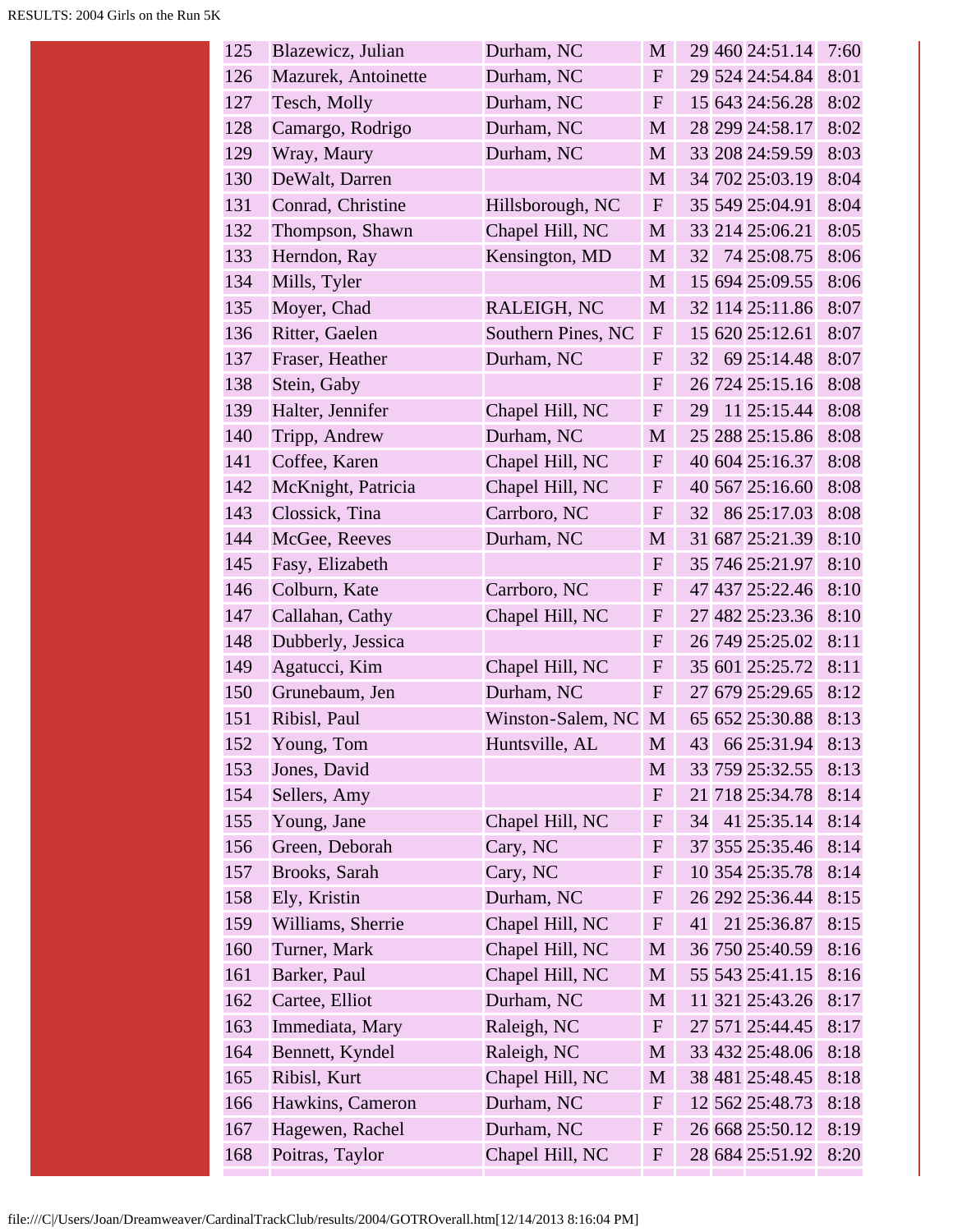| 169 | Jones, Rodney         | Chapel Hill, NC  | M            |    | 54 273 26:07.46 | 8:25 |
|-----|-----------------------|------------------|--------------|----|-----------------|------|
| 170 | Mattern, Angela       | Durham, NC       | $\mathbf{F}$ |    | 26 265 26:10.29 | 8:25 |
| 171 | Deemer, Mark          |                  | M            |    | 28 745 26:11.97 | 8:26 |
| 172 | Bryant, Stephen       | Efland, NC       | M            |    | 22 174 26:12.76 | 8:26 |
| 173 | Lyon, Katie           | Raleigh, NC      | $\mathbf{F}$ |    | 32 248 26:13.62 | 8:26 |
| 174 | South, Mary           | Durham, NC       | M            |    | 29 623 26:14.47 | 8:27 |
| 175 | English, Julie        |                  | F            |    | 35 705 26:17.33 | 8:28 |
| 176 | Grove, Frank          | Greensboro, NC   | M            |    | 69 669 26:17.77 | 8:28 |
| 177 | Stern, Michelle       | Chapel Hill, NC  | $\mathbf{F}$ |    | 26 470 26:21.54 | 8:29 |
| 178 | Lamberson, Laura      | Hillsborough, NC | $\mathbf{F}$ |    | 30 615 26:25.36 | 8:30 |
| 179 | Graves, Anna          | Carrboro, NC     | $\mathbf{F}$ |    | 12 729 26:27.12 | 8:31 |
| 180 | Graves, Lee           | Carrboro, NC     | M            |    | 44 728 26:28.79 | 8:31 |
| 181 | Lai, William          | Durham, NC       | M            |    | 30 281 26:29.35 | 8:32 |
| 182 | Chesson, Tricia       |                  | $\mathbf{F}$ |    | 15 753 26:29.74 | 8:32 |
| 183 | DiMichele, Laura      | Chapel Hill, NC  | $\mathbf F$  |    | 23 530 26:31.55 | 8:32 |
| 184 | Feagans, Laura        | Chapel Hill, NC  | $\mathbf F$  |    | 29 318 26:33.14 | 8:33 |
| 185 | Krasnov, Stephanie    | Hillsborough, NC | $\mathbf{F}$ |    | 13 540 26:34.61 | 8:33 |
| 186 | Warren, Matthew       | Chapel Hill, NC  | M            | 28 | 27 26:35.59     | 8:34 |
| 187 | Dempsey, Molly        | Chapel Hill, NC  | $\mathbf F$  |    | 42 464 26:37.01 | 8:34 |
| 188 | Harris, Walker        | Durham, NC       | M            | 36 | 98 26:40.07     | 8:35 |
| 189 | Harris, Peggy         | Durham, NC       | $\mathbf{F}$ | 37 | 97 26:40.64     | 8:35 |
| 190 | Burling, Kelly        | Durham, NC       | $\mathbf{F}$ |    | 29 250 26:40.99 | 8:35 |
| 191 | Shasby, Sandy         | Iowa City, IA    | $\mathbf F$  |    | 59 251 26:41.43 | 8:35 |
| 192 | Battaglia, Carolyn    | Raleigh, NC      | $\mathbf F$  |    | 32 671 26:43.32 | 8:36 |
| 193 | Colopy, Joe           |                  | M            |    | 33 714 26:45.30 | 8:37 |
| 194 | Dominguez, Rafael     | Chapel Hill, NC  | M            |    | 33 143 26:48.68 | 8:38 |
| 195 | Hoff, Melissa         |                  | $\mathbf{F}$ |    | 28 720 26:49.94 | 8:38 |
| 196 | West, Kristin         | Chapel Hill, NC  | $\mathbf{F}$ |    | 24 721 26:50.53 | 8:38 |
| 197 | Miles, Alden          | Chapel Hill, NC  | $\mathbf{F}$ | 27 | 56 26:51.19     | 8:39 |
| 198 | Migliaccio, Salvatore | Cary, NC         | M            |    | 37 177 26:51.96 | 8:39 |
| 199 | Rankin, Lori          | Durham, NC       | $\mathbf F$  |    | 37 193 26:52.38 | 8:39 |
| 200 | Conway, David         | Chapel Hill, NC  | M            | 26 | 20 26:52.77     | 8:39 |
| 201 | Younger, Robert       | Greenwood, CO    | M            |    | 38 257 26:53.22 | 8:39 |
| 202 | Moyer, Kerry          | Chapel Hill, NC  | $\mathbf{F}$ | 29 | 89 26:54.46     | 8:40 |
| 203 | Daaleman, Peter       | Chapel Hill, NC  | M            |    | 12 612 26:55.25 | 8:40 |
| 204 | Herndon, Sarah        | Kensington, MD   | $\mathbf{F}$ | 27 | 73 26:56.18     | 8:40 |
| 205 | Matzkin, Elizabeth    | Durham, NC       | $\mathbf F$  |    | 34 526 26:57.11 | 8:40 |
| 206 | Odell, Laura          | Durham, NC       | $\mathbf F$  |    | 21 512 27:01.33 | 8:42 |
| 207 | Quis, Virginia        | Chapel Hill, NC  | F            |    | 25 475 27:05.04 | 8:43 |
| 208 | Pretty, Mary Beth     | Morrisville, NC  | $\mathbf{F}$ |    | 32 535 27:08.32 | 8:44 |
| 209 | Horgan, Margot        |                  | $\mathbf{F}$ |    | 14 706 27:13.34 | 8:46 |
| 210 | Tancy, Mindy          | Durham, NC       | $\mathbf F$  |    | 18 606 27:14.87 | 8:46 |
| 211 | Larsen, Ken           | Chapel Hill, NC  | M            |    | 56 472 27:15.86 | 8:47 |
| 212 | Hobley, Zara          | Durham, NC       | $\mathbf F$  | 31 | 82 27:16.39     | 8:47 |
|     |                       |                  |              |    |                 |      |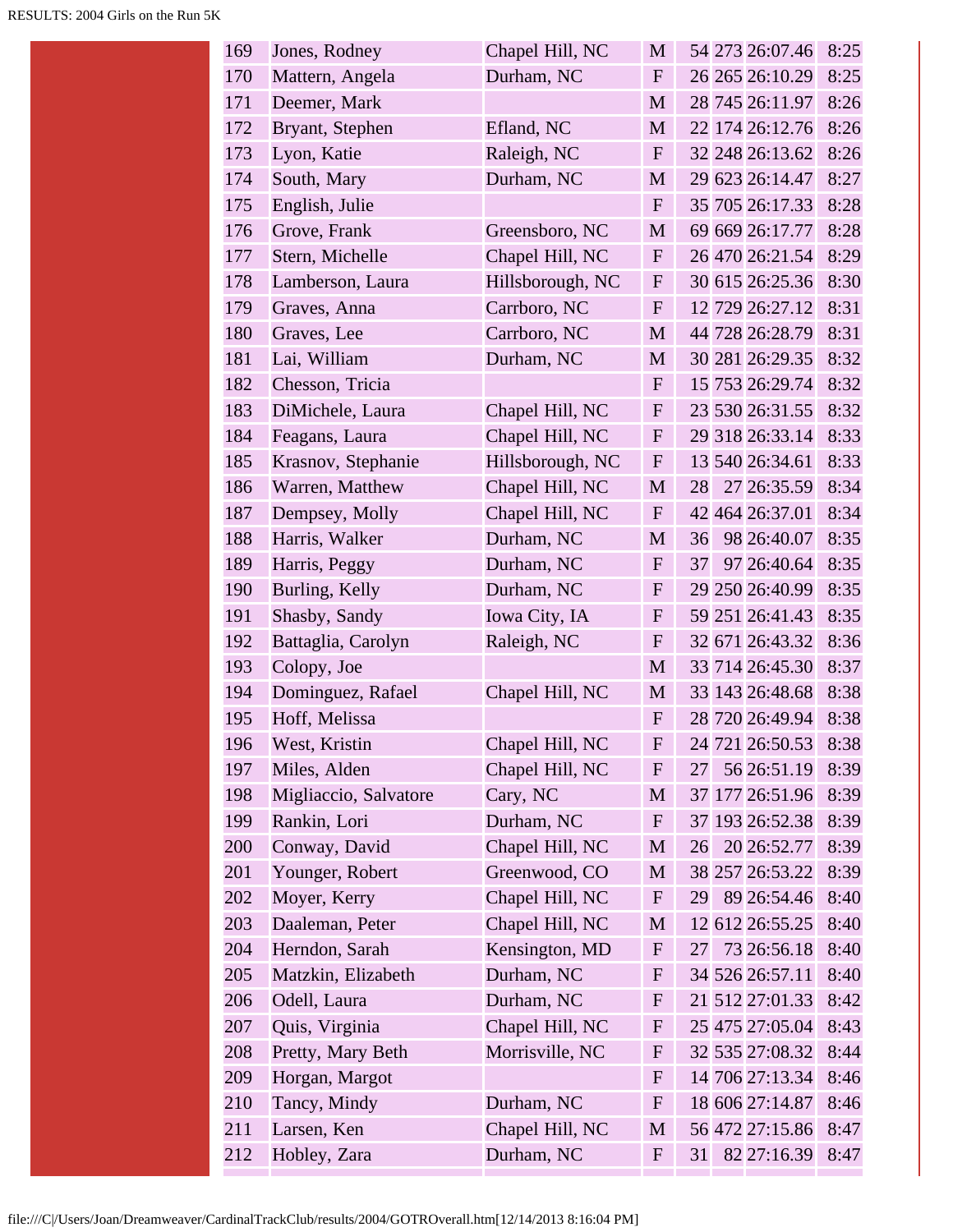| 213 | Wickware, Sara        | Durham, NC         | $\mathbf{F}$     |    | 25 294 27:21.32 | 8:48 |
|-----|-----------------------|--------------------|------------------|----|-----------------|------|
| 214 | Bolick, Jan           | Chapel Hill, NC    | ${\bf F}$        |    | 47 469 27:21.72 | 8:48 |
| 215 | George, Samantha      | Raleigh, NC        | ${\bf F}$        |    | 9 333 27:22.16  | 8:49 |
| 216 | George, Libby         | Raleigh, NC        | $\mathbf{F}$     |    | 38 335 27:22.80 | 8:49 |
| 217 | Bell, Gerald          | Chapel Hill, NC    | M                | 66 | 57 27:24.09     | 8:49 |
| 218 | Fountain, Janie       | Raleigh, NC        | $\mathbf{F}$     |    | 9 301 27:25.79  | 8:50 |
| 219 | Fountain, Emily       | Raleigh, NC        | $\mathbf{F}$     |    | 45 302 27:28.01 | 8:50 |
| 220 | Anderson, Sheelagh    | Chapel Hill, NC    | ${\bf F}$        |    | 57 483 27:30.70 | 8:51 |
| 221 | Helton, Margaret      | Carrboro, NC       | $\boldsymbol{F}$ | 43 | 65 27:31.05     | 8:51 |
| 222 | Bennett, Laura        | Raleigh, NC        | ${\bf F}$        |    | 34 430 27:31.38 | 8:52 |
| 223 | Dempsey, Bert         | Chapel Hill, NC    | M                |    | 42 463 27:33.24 | 8:52 |
| 224 | Pieniazkiewic, Heidi  | Durham, NC         | $\mathbf{F}$     |    | 29 149 27:33.87 | 8:52 |
| 225 | Shiina, Everett       | Chapel Hill, NC    | M                |    | 32 213 27:35.82 | 8:53 |
| 226 | Beard, Michelle       | St. Helena, CA     | $\mathbf{F}$     |    | 31 547 27:40.00 | 8:54 |
| 227 | Allen, Holly          | RALEIGH, NC        | $\mathbf{F}$     |    | 38 113 27:40.22 | 8:54 |
| 228 | Beard, Mason          | Smyrna, GA         | M                | 33 | 78 27:42.37     | 8:55 |
| 229 | Dickens, Steve        |                    | M                |    | 29 709 27:45.82 | 8:56 |
| 230 | Pozo, Janel           | Chapel Hill, NC    | $\mathbf{F}$     |    | 25 240 27:47.46 | 8:57 |
| 231 | Schroeder, Colee      | Chapel Hill, NC    | $\mathbf{F}$     |    | 26 263 27:47.79 | 8:57 |
| 232 | Ventura, Jennifer     | Chapel Hill, NC    | $\mathbf{F}$     |    | 25 242 27:50.28 | 8:58 |
| 233 | Hanrahan, Kaitlin     | Raleigh, NC        | ${\bf F}$        | 11 | 60 27:55.96     | 8:59 |
| 234 | Hanrahan, Donald      | Raleigh, NC        | M                | 40 | 61 27:58.41     | 9:00 |
| 235 | Sallee, Jennifer      | Chapel Hill, NC    | ${\bf F}$        |    | 24 490 27:59.54 | 9:01 |
| 236 | Wojnovich, Scott      | Chapel Hill, NC    | M                |    | 35 452 28:01.37 | 9:01 |
| 237 | Perry, Susan          | Sanibel Island, FL | $\mathbf{F}$     |    | 40 602 28:01.80 | 9:01 |
| 238 | Gross, Darryl         | Chapel Hill, NC    | M                |    | 33 451 28:03.30 | 9:02 |
| 239 | Scerba, Amy           | Chapel Hill, NC    | $\mathbf{F}$     | 25 | 90 28:03.88     | 9:02 |
| 240 | Preble, Kurt          | Durham, NC         | $\mathbf{M}$     |    | 30 495 28:04.88 | 9:02 |
| 241 | Basinger, Andy        | Alexandria, VA     | M                |    | 32 244 28:07.38 | 9:03 |
| 242 | Stout, Dayton         | Durham, NC         | $\mathbf{F}$     |    | 24 287 28:07.68 | 9:03 |
| 243 | Tabor, David          | Fayetteville, NC   | M                |    | 34 662 28:07.98 | 9:03 |
| 244 | Jenkins, Jared        | Raleigh, NC        | M                |    | 25 175 28:12.23 | 9:05 |
| 245 | Goodridge, Chris      | Durham, NC         | M                |    | 34 441 28:14.05 | 9:05 |
| 246 | Galloway, Chris       | Chapel Hill, NC    | M                | 30 | 62 28:15.91     | 9:06 |
| 247 | Hanley, CE            | Durham, NC         | F                |    | 32 519 28:19.34 | 9:07 |
| 248 | Albrecht, Alanna      | Raleigh, NC        | $\mathbf F$      |    | 11 328 28:23.03 | 9:08 |
| 249 | Albrecht, Kim         | Raleigh, NC        | $\mathbf{F}$     |    | 43 327 28:23.73 | 9:08 |
| 250 | Mars, Sharon          | Chapel Hill, NC    | $\boldsymbol{F}$ |    | 37 501 28:24.10 | 9:08 |
| 251 | Cameron, Rochelle     |                    | $\mathbf{F}$     |    | 26 603 28:31.17 | 9:11 |
| 252 | Rains, Gary           |                    | M                |    | 37 446 28:31.64 | 9:11 |
| 253 | Sarra'lt, Robin       |                    | F                |    | 28 757 28:36.92 | 9:13 |
| 254 | Sarra'lt, Wendy       |                    | ${\bf F}$        |    | 31 756 28:37.24 | 9:13 |
| 255 | Singh, Amar           | Chapel Hill, NC    | M                |    | 28 256 28:37.66 | 9:13 |
| 256 | Finke, Marie Caroline |                    | $\mathbf F$      |    | 8 297 28:37.93  | 9:13 |
|     |                       |                    |                  |    |                 |      |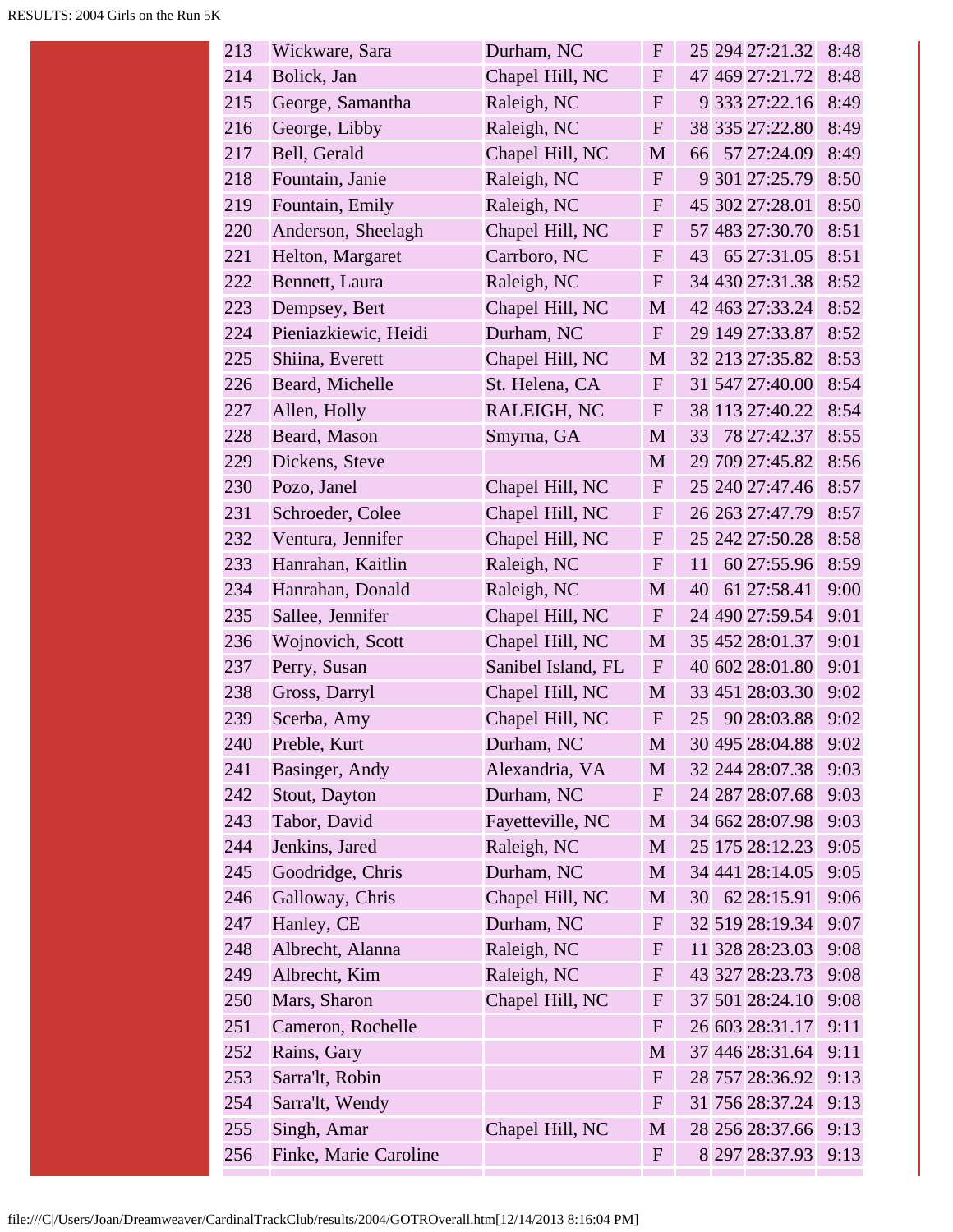| 257 | Finke, Lothar         | Durham, NC         | M                |    | 41 295 28:38.20 | 9:13 |
|-----|-----------------------|--------------------|------------------|----|-----------------|------|
| 258 | Scott, Hillary        | Chapel Hill, NC    | $\mathbf{F}$     |    | 14 448 28:38.67 | 9:13 |
| 259 | Pesacreta, Marie      | Chapel Hill, NC    | $\mathbf{F}$     |    | 13 628 28:38.96 | 9:13 |
| 260 | Fountain, Marg        |                    | $\mathbf{F}$     |    | 14 711 28:39.33 | 9:13 |
| 261 | Murphy, Cheryl        | Bahama, NC         | $\mathbf{F}$     |    | 46 289 28:40.10 | 9:14 |
| 262 | Ferguson, John        | Durham, NC         | M                |    | 42 206 28:40.38 | 9:14 |
| 263 | Franklin, Katie       | Raleigh, NC        | $\mathbf{F}$     |    | 20 647 28:40.70 | 9:14 |
| 264 | Prillaman, Laura      |                    | $\mathbf F$      |    | 25 167 28:41.41 | 9:14 |
| 265 | Rower, Alyssa         |                    | $\boldsymbol{F}$ |    | 24 751 28:41.80 | 9:14 |
| 266 | Dimmick, Katy         | Efland, NC         | ${\bf F}$        |    | 23 224 28:43.23 | 9:15 |
| 267 | Brown, Chris          | Carrboro, NC       | $\mathbf{M}$     |    | 35 141 28:43.77 | 9:15 |
| 268 | Einaudi, Peter        | Chapel Hill, NC    | M                | 34 | 85 28:44.22     | 9:15 |
| 269 | Grigg, Lindsay        | Durham, NC         | $\mathbf F$      |    | 9 400 28:45.99  | 9:16 |
| 270 | Grigg, Don            | Durham, NC         | M                |    | 40 401 28:46.51 | 9:16 |
| 271 | Malek, Paula          | Chapel Hill, NC    | $\mathbf F$      |    | 41 502 28:46.92 | 9:16 |
| 272 | Charles, Linda        | Durham, NC         | $\boldsymbol{F}$ |    | 52 658 28:47.20 | 9:16 |
| 273 | Wolfram, Terrell      | Cary, NC           | M                |    | 33 491 28:47.81 | 9:16 |
| 274 | Parks, Jason          | Chapel Hill, NC    | M                |    | 31 674 28:48.20 | 9:16 |
| 275 | Nelson, Derek         |                    | $\mathbf{M}$     |    | 30 744 28:48.65 | 9:16 |
| 276 | Wolf, Susan           | Carrboro, NC       | $\mathbf F$      | 34 | 75 28:50.25     | 9:17 |
| 277 | Bravo, Santiago       | Carrboro, NC       | $\mathbf{M}$     | 25 | 16 28:51.17     | 9:17 |
| 278 | Nicholson, Daniel     | Morrisville, NC    | $\mathbf{M}$     |    | 31 442 28:52.46 | 9:18 |
| 279 | Allen, Andria         | Cary, NC           | $\mathbf F$      |    | 29 531 28:53.17 | 9:18 |
| 280 | Tucker, Jennifer      | Chapel Hill, NC    | $\boldsymbol{F}$ |    | 29 522 28:54.45 | 9:18 |
| 281 | O'Shea, Helen         | Carrboro, NC       | $\boldsymbol{F}$ |    | 34 455 28:55.39 | 9:19 |
| 282 | Nathen, Hadley        |                    | $\boldsymbol{F}$ |    | 17 692 28:56.43 | 9:19 |
| 283 | Ritger, Kathy         | Chapel Hill, NC    | $\mathbf F$      |    | 33 142 28:57.62 | 9:19 |
| 284 | McDonald, Angus       |                    | M                |    | 28 712 28:59.99 | 9:20 |
| 285 | Newport, Martha       | Chapel Hill, NC    | $\boldsymbol{F}$ |    | 26 290 29:00.97 | 9:20 |
| 286 | Newport, Corey        | Chapel Hill, NC    | M                |    | 27 291 29:05.78 | 9:22 |
| 287 | Jolley, Scott         | Salt Lake City, UT | M                |    | 45 629 29:06.21 | 9:22 |
| 288 | Spencer, Elizabeth    | Chapel Hill, NC    | $\mathbf{F}$     | 22 | 43 29:06.61     | 9:22 |
| 289 | Sochaski, Mark        | Durham, NC         | M                |    | 32 456 29:08.43 | 9:23 |
| 290 | Falk, Ian             | Chapel Hill, NC    | $\mathbf M$      | 31 | 81 29:08.74     | 9:23 |
| 291 | Riley, Jodi           | Hillsborough, NC   | $\mathbf{F}$     |    | 36 120 29:09.06 | 9:23 |
| 292 | Bushnell, Kimberly    | Durham, NC         | F                |    | 27 435 29:09.86 | 9:23 |
| 293 | Loke, Tracy           | Chapel Hill, NC    | $\mathbf{F}$     |    | 37 536 29:10.65 | 9:23 |
| 294 | Krasnov, Allison      | Hillsborough, NC   | $\boldsymbol{F}$ |    | 9 541 29:11.01  | 9:24 |
| 295 | Staskal, Daniele      | Hillsborough, NC   | $\boldsymbol{F}$ |    | 25 343 29:11.82 | 9:24 |
| 296 | Rabiner, Pavel        | Carrboro, NC       | M                | 32 | 59 29:13.84     | 9:25 |
| 297 | Karpinos, Ralph       | Chapel Hill, NC    | M                |    | 54 570 29:15.58 | 9:25 |
| 298 | Gleason, Kathleen     |                    | $\boldsymbol{F}$ |    | 40 699 29:27.05 | 9:29 |
| 299 | Helm-Murtagh, Susan   | Chapel Hill, NC    | $\mathbf{F}$     |    | 39 124 29:28.37 | 9:29 |
| 300 | Lippincott, Elizabeth |                    | $\boldsymbol{F}$ |    | 31 703 29:29.24 | 9:29 |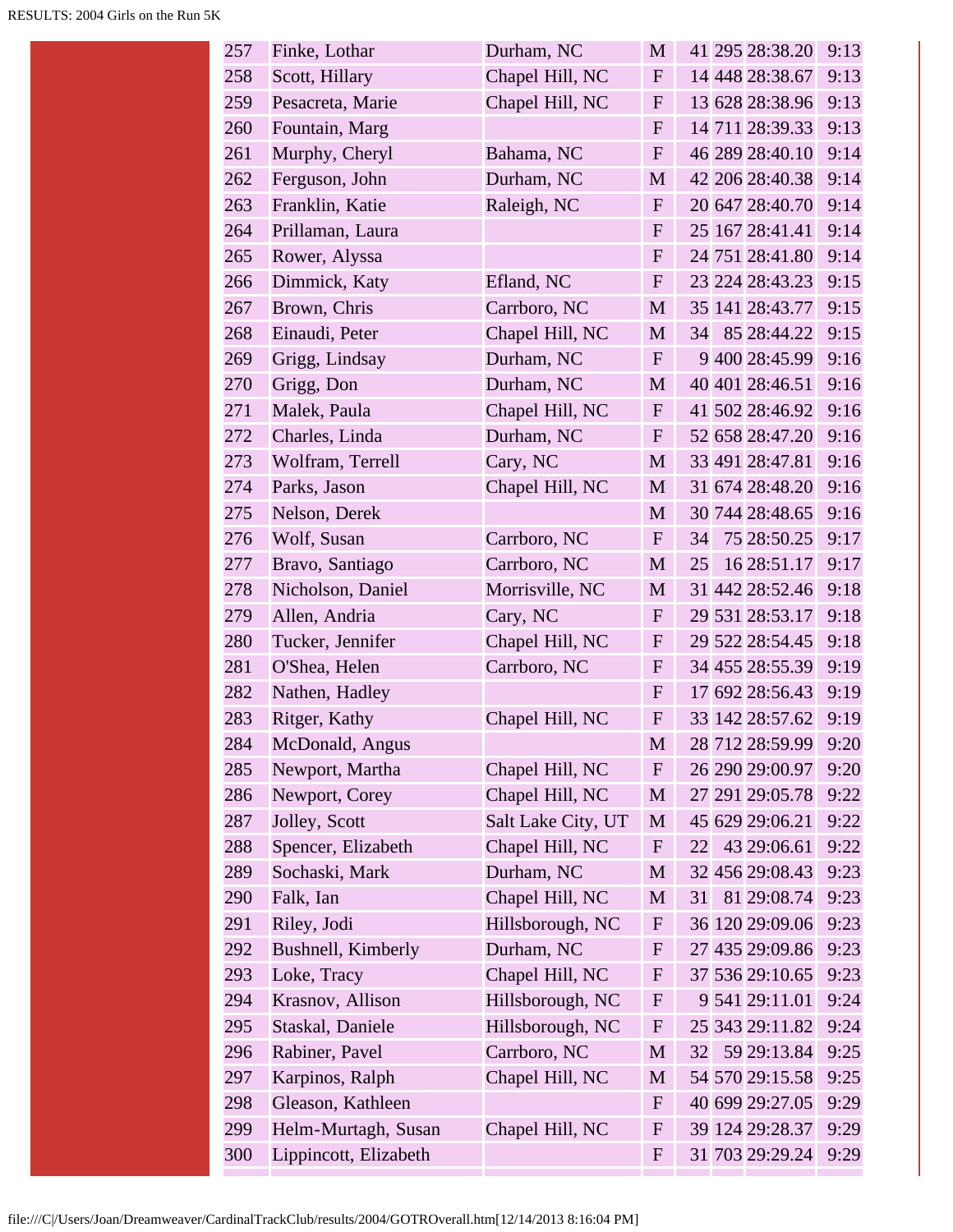|                              | 301 | Reves, Christy          | Charleston, SC   | $\mathbf F$  | 29 670 29:29.81         | 9:30 |
|------------------------------|-----|-------------------------|------------------|--------------|-------------------------|------|
|                              | 302 | Serlo, Asli             | Durham, NC       | $\mathbf F$  | 30 159 29:32.13         | 9:30 |
|                              | 303 | Wiegerink, Robin        | Carrboro, NC     | $\mathbf{F}$ | 40 94 29:36.01          | 9:32 |
|                              | 304 | Simo, Jessica           | Durham, NC       | $\mathbf{F}$ | 28 457 29:43.74         | 9:34 |
|                              | 305 | Wolfram, Tanya          | Cary, NC         | $\mathbf{F}$ | 30 492 29:44.08         | 9:34 |
|                              | 306 | Barbarin, Isabel        | Chapel Hill, NC  | $\mathbf{F}$ | 48 29:48.21<br>36       | 9:36 |
|                              | 307 | Vikberg, Sara           | Raleigh, NC      | ${\bf F}$    | 54 29:49.04<br>28       | 9:36 |
|                              | 308 | Miley, Jill             | Chapel Hill, NC  | ${\bf F}$    | 32 185 29:49.38         | 9:36 |
| <b>Home</b>                  | 309 | Lampuri, Amanda         | Morrisville, NC  | F            | 10 358 29:51.29         | 9:37 |
| <u>Le Tour de Carrboro</u>   | 310 | Lampuri, Jennifer       | Cary, NC         | $\mathbf{F}$ | 37 359 29:51.77         | 9:37 |
| <b>Results &amp; Records</b> | 311 | Rychel, Brianne         |                  | $\mathbf{F}$ | 24 717 29:57.74         | 9:39 |
| <b>Newsletter</b>            | 312 | Basinger, Ashley        | Alexandria, VA   | $\mathbf{F}$ | 32 243 30:01.18         | 9:40 |
| Calendar                     | 313 | Brown, Holly            | Carrboro, NC     | F            | 28 108 30:05.44         | 9:41 |
| <b>Photos</b>                | 314 | Beard, Amanda           | Chapel Hill, NC  | $\mathbf{F}$ | 31 148 30:06.96         | 9:42 |
| <b>About CTC</b>             | 315 | Wunder, Samantha        | Cary, NC         | ${\bf F}$    | 8 364 30:10.40          | 9:43 |
|                              | 316 | Harter, Dawn            | Chapel Hill, NC  | ${\bf F}$    | 36 365 30:13.33         | 9:44 |
| <b>Contact Us</b>            | 317 | Loyer, Kenneth          | Durham, NC       | $\mathbf{M}$ | 24 103 30:14.39         | 9:44 |
|                              | 318 | Beasley, Kemper         | Durham, NC       | M            | 24 123 30:15.16         | 9:44 |
|                              | 319 | Sedam, Marc             | Chapel Hill, NC  | M            | 93 30:15.49<br>32       | 9:44 |
|                              | 320 | Connors, Kaitlin        |                  | $\mathbf{F}$ | 12 655 30:18.47         | 9:45 |
|                              | 321 | Dowdy, William          | Chapel Hill, NC  | $\mathbf M$  | 39 30:18.80<br>38       | 9:45 |
|                              | 322 | Mauer, Angela           | Hillsborough, NC | $\mathbf{F}$ | 24 637 30:20.12         | 9:46 |
|                              | 323 | White, Chris            | Chapel Hill, NC  | M            | 26 638 30:20.66         | 9:46 |
|                              | 324 | Boccieri, Margie        | Chapel Hill, NC  | $\mathbf{F}$ | 84 30:23.55<br>36       | 9:47 |
|                              | 325 | Banner, Lindley         | Durham, NC       | $\mathbf{F}$ | 55 30:28.56<br>27       | 9:49 |
|                              | 326 | Sedam, Christine        | Chapel Hill, NC  | $\mathbf{F}$ | 92 30:28.92<br>33       | 9:49 |
|                              | 327 | Richardson, William     | Chapel Hill, NC  | $\mathbf M$  | 61 627 30:30.37         | 9:49 |
|                              | 328 | Athens, Marika          | Durham, NC       | ${\bf F}$    | 25 436 30:35.93 9:51    |      |
|                              | 329 | Klopfer, Martha         | Durham, NC       | $\mathbf{F}$ | 68 663 30:36.24         | 9:51 |
|                              | 330 | Wayson, Jennifer        | Durham, NC       | $\mathbf F$  | 38 473 30:48.06         | 9:55 |
|                              | 331 | Lavin, Cara             | Durham, NC       | $\mathbf{F}$ | 15 683 30:54.16         | 9:57 |
|                              | 332 | Mehrotra, Hetal         | Durham, NC       | $\mathbf{F}$ | 29 433 30:54.88         | 9:57 |
|                              | 333 | Mehrotra, Abhi          | Durham, NC       | M            | 29 434 30:56.21         | 9:57 |
|                              | 334 | Beale, Grace            | Cary, NC         | $\mathbf{F}$ | 9 361 30:58.32          | 9:58 |
|                              | 335 | Crimmins, Lynn          | Cary, NC         | $\mathbf{F}$ | 46 360 31:02.34 9:59    |      |
|                              | 336 | Harris, Chase           | RALEIGH, NC      | ${\bf F}$    | 35 632 31:07.58 10:01   |      |
|                              | 337 | Diaz, Rafaela           | Apex, NC         | $\mathbf{F}$ | 52 31:11.41 10:02<br>31 |      |
|                              | 338 | Taylor, June            | Apex, NC         | $\mathbf{F}$ | 32 176 31:13.63 10:03   |      |
|                              | 339 | Phillips, Linda         | Chapel Hill, NC  | ${\bf F}$    | 49 545 31:13.89 10:03   |      |
|                              | 340 | Mendes, Lexi            | Carrboro, NC     | ${\bf F}$    | 9 236 31:14.16 10:03    |      |
|                              | 341 | Mendes, Nicole          | Carrboro, NC     | $\mathbf{F}$ | 37 235 31:14.56 10:03   |      |
|                              | 342 | Hein, Kate              | Durham, NC       | $\mathbf{F}$ | 10 371 31:14.82 10:03   |      |
|                              | 343 | Grunewald-Maitison, Amy | Durham, NC       | ${\bf F}$    | 29 379 31:15.17 10:04   |      |
|                              | 344 | Boddie, Tracey          | Cary, NC         | $\mathbf{F}$ | 44 657 31:16.97 10:04   |      |
|                              |     |                         |                  |              |                         |      |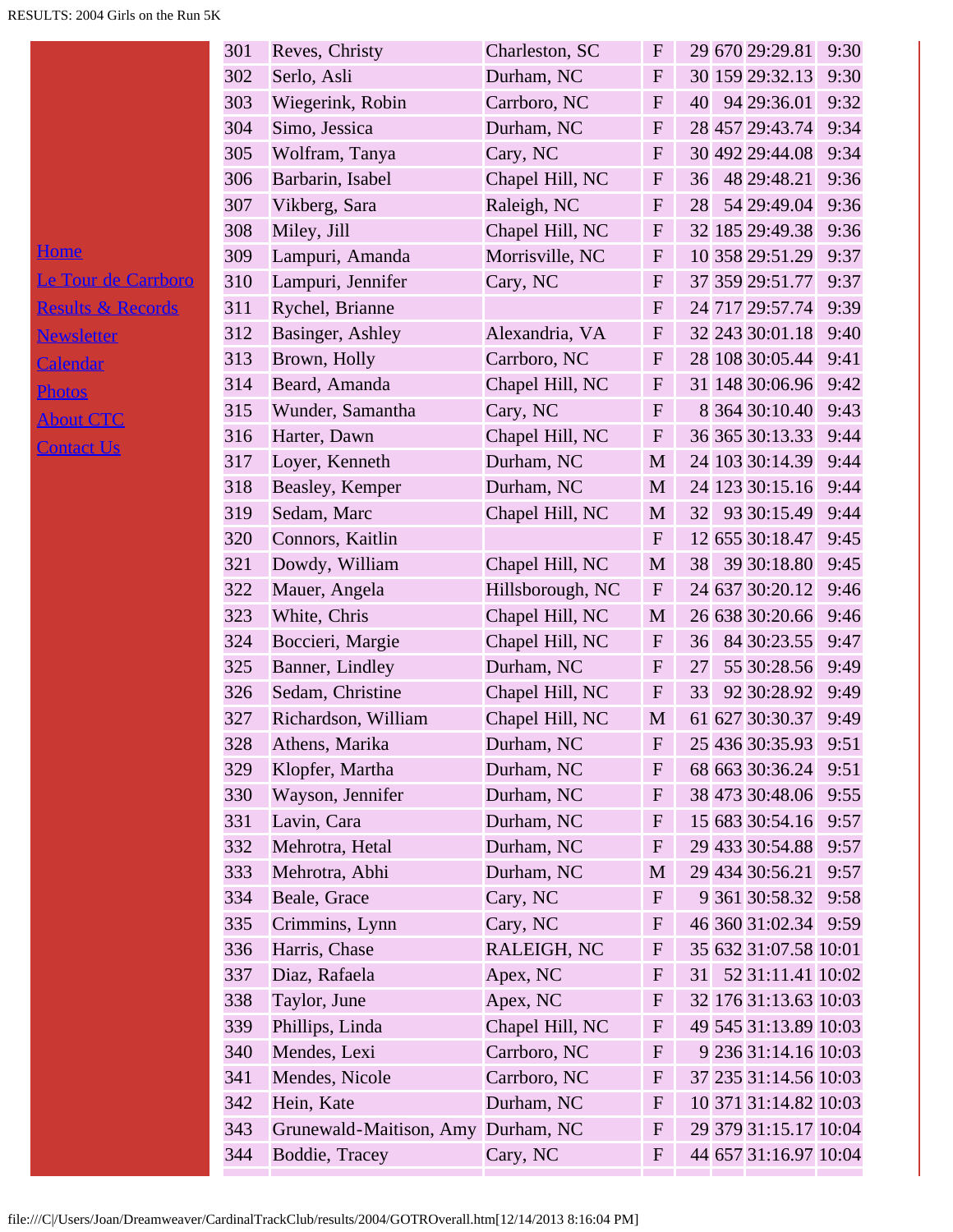| 345 | Lemmons, Hayley          | Raleigh, NC       | $\mathbf F$  | 10 300 31:17.26 10:04   |
|-----|--------------------------|-------------------|--------------|-------------------------|
| 346 | Combs, Melissa           | Raleigh, NC       | $\mathbf{F}$ | 23 597 31:17.52 10:04   |
| 347 | Nguyen, Angela           | Chapel Hill, NC   | $\mathbf{F}$ | 27 486 31:21.29 10:06   |
| 348 | Turner, Michelle         | Chapel Hill, NC   | $\mathbf F$  | 24 268 31:21.87 10:06   |
| 349 | Simpson, Jason           | Chapel Hill, NC   | M            | 29 587 31:23.06 10:06   |
| 350 | Addison, Julia           | Chapel Hill, NC   | $\mathbf{F}$ | 31 588 31:23.42 10:06   |
| 351 | Krasnov, Michael         | Hillsborough, NC  | M            | 52 539 31:24.70 10:07   |
| 352 | Paulson, Kate Merritt    | Chapel Hill, NC   | $\mathbf{F}$ | 9 136 31:25.00 10:07    |
| 353 | Merritt, Kathy           | Chapel Hill, NC   | $\mathbf{F}$ | 49 137 31:34.71 10:10   |
| 354 | Cole, Ruth               | Hillsborough, NC  | $\mathbf{F}$ | 49 550 31:37.30 10:11   |
| 355 | Matsushima, Glenn        | Durham, NC        | M            | 49 651 31:39.71 10:11   |
| 356 | Taylor, Ralph            | Chapel Hill, NC   | M            | 42 610 31:46.02 10:13   |
| 357 | Irons, Elizabeth         | Durham, NC        | $\mathbf{F}$ | 26 681 31:48.27 10:14   |
| 358 | Szporn, Elizabeth        | Durham, NC        | $\mathbf{F}$ | 29 682 31:49.64 10:15   |
| 359 | Gerard, James            | Chapel Hill, NC   | M            | 55 182 31:51.32 10:15   |
| 360 | Gerard, Lora             | Chapel Hill, NC   | $\mathbf{F}$ | 25 183 31:52.13 10:15   |
| 361 | Daley, Lisa              | Chapel Hill, NC   | $\mathbf{F}$ | 35 197 32:00.26 10:18   |
| 362 | Daley, Hope              | Chapel Hill, NC   | $\mathbf{F}$ | 9 194 32:01.01 10:18    |
| 363 | Palmisciano, Kelly       |                   | $\mathbf{F}$ | 25 742 32:01.33 10:18   |
| 364 | Mabardy, Sarah           | Durham, NC        | $\mathbf{F}$ | 95 32:03.07 10:19<br>28 |
| 365 | Mraz, Paul               | Chapel Hill, NC   | M            | 38 241 32:03.96 10:19   |
| 366 | Mraz, Maise              | Chapel Hill, NC   | $\mathbf{F}$ | 9 344 32:04.23 10:19    |
| 367 | Riker, Pam               | Chapel Hill, NC   | $\mathbf{F}$ | 31 625 32:04.95 10:20   |
| 368 | Haller-Abernathy, Janeen | Wake Forest, NC   | $\mathbf{F}$ | 32 337 32:06.28 10:20   |
| 369 | Parkins, Donna           |                   | $\mathbf{F}$ | 15 722 32:10.24 10:21   |
| 370 | Branton, Elizabeth       | Durham, NC        | $\mathbf{F}$ | 15 730 32:25.17 10:26   |
| 371 | Hawkins, Richard         | Durham, NC        | M            | 50 563 32:38.23 10:30   |
| 372 | Knechtel, Diana          | Durham, NC        | ${\bf F}$    | 51 478 32:39.76 10:31   |
| 373 | Jenzano, Janine          | Durham, NC        | F            | 36 477 32:40.10 10:31   |
| 374 | Thompson, Ashley         | Durham, NC        | $\mathbf{F}$ | 10 410 32:43.46 10:32   |
| 375 | Rogers, Mary Alston      | Raleigh, NC       | $\mathbf{F}$ | 11 306 32:44.32 10:32   |
| 376 | Rogers, Laura            | Raleigh, NC       | $\mathbf{F}$ | 17 305 32:44.59 10:32   |
| 377 | Hill, Jeff               | Durham, NC        | M            | 34 454 32:54.37 10:35   |
| 378 | Shugart, Katherine       | Chapel Hill, NC   | $\mathbf F$  | 26 555 33:08.94 10:40   |
| 379 | Conway, Katie            | Chapel Hill, NC   | $\mathbf{F}$ | 19 33:10.35 10:41<br>27 |
| 380 | Doerksen, Dana           | RALEIGH, NC       | $\mathbf F$  | 32 493 33:11.26 10:41   |
| 381 | Dowling, Karen           | Cary, NC          | $\mathbf F$  | 26 161 33:11.55 10:41   |
| 382 | Jones, Carolyn           | Chapel Hill, NC   | $\mathbf{F}$ | 32 133 33:11.92 10:41   |
| 383 | Galante, Lisa            |                   | $\mathbf F$  | 25 719 33:13.73 10:42   |
| 384 | Turner, Evan             | Durham, NC        | M            | 11 404 33:15.55 10:42   |
| 385 | Turner, Don              | Durham, NC        | M            | 45 403 33:17.73 10:43   |
| 386 | Turner, Abby M.          | Durham, NC        | $\mathbf{F}$ | 9 402 33:19.08 10:43    |
| 387 | Whitacre, Jessica        | Fuquay-Varina, NC | $\mathbf{F}$ | 10 392 33:21.52 10:44   |
| 388 | Moonert, Sandy           | Cary, NC          | $\mathbf{F}$ | 50 172 33:25.93 10:46   |
|     |                          |                   |              |                         |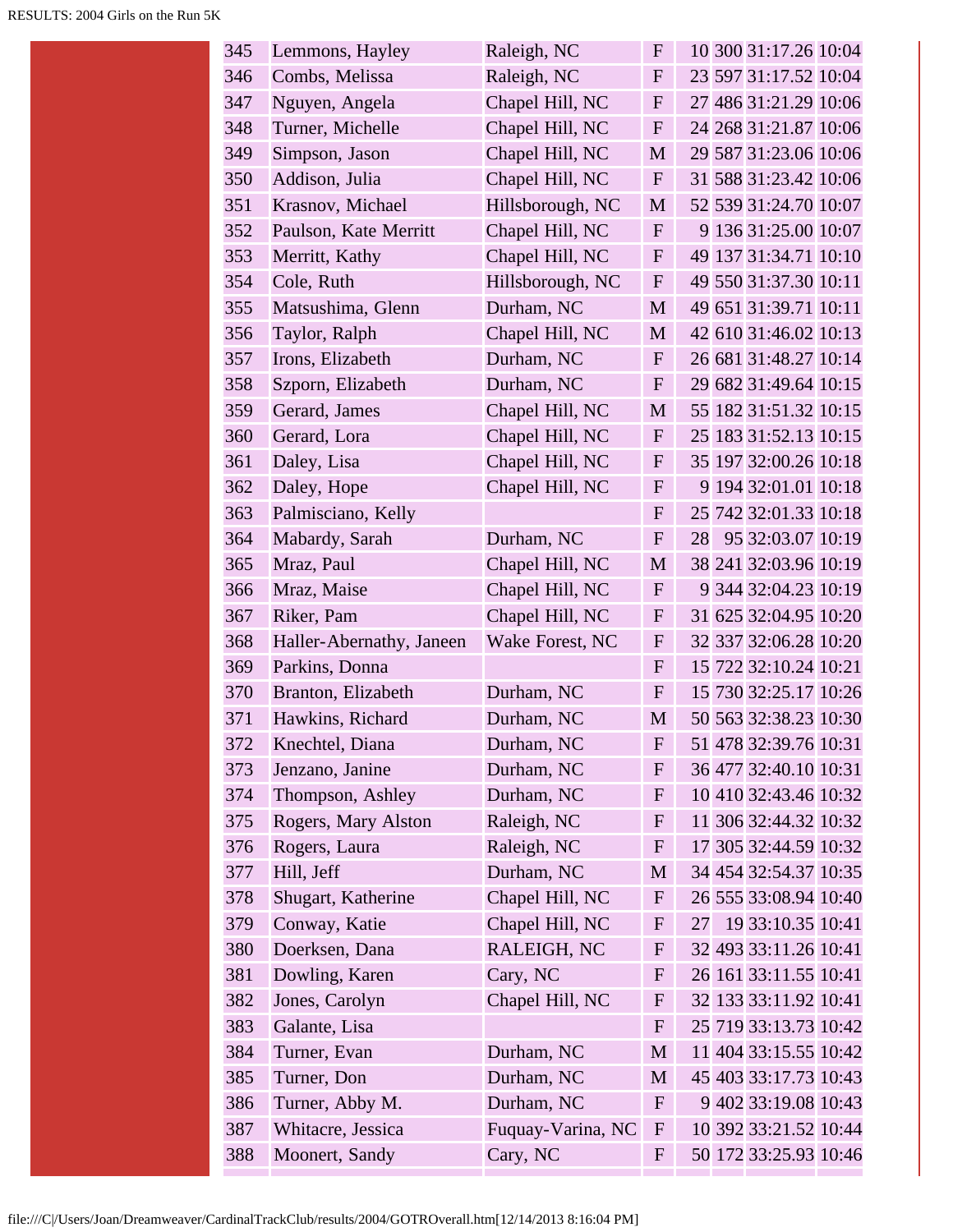| 389 | Davies, Catherine      | Chapel Hill, NC | $\mathbf F$  | 38 642 33:26.23 10:46   |
|-----|------------------------|-----------------|--------------|-------------------------|
| 390 | Cross, Jackie          | Cary, NC        | F            | 14 445 33:28.26 10:46   |
| 391 | Norris, Lauren         | Cary, NC        | $\mathbf F$  | 14 534 33:28.58 10:46   |
| 392 | Bandera, Cecilia       | Carrboro, NC    | $\mathbf F$  | 29 131 33:28.96 10:47   |
| 393 | Stanfield, Mercer      | Durham, NC      | M            | 32 220 33:29.37 10:47   |
| 394 | Cheng, Sue             | Chapel Hill, NC | $F_{\rm}$    | 44 484 33:31.92 10:48   |
| 395 | Johnson, Meg           | Chapel Hill, NC | F            | 11 485 33:41.16 10:51   |
| 396 | Warren, John           | Raleigh, NC     | M            | 41 447 33:41.44 10:51   |
| 397 | Huckabee, Jimbo        | Durham, NC      | M            | 31 565 33:46.94 10:52   |
| 398 | Berndt, Sarah          | Durham, NC      | $\mathbf{F}$ | 11 626 33:56.97 10:56   |
| 399 | Hardison, Jennifer     | Chapel Hill, NC | F            | 76 33:57.26 10:56<br>29 |
| 400 | Bard, Holly            | Chapel Hill, NC | $\mathbf F$  | 10 416 34:01.64 10:57   |
| 401 | Nicoll, Kimberly       | Chapel Hill, NC | $\mathbf{F}$ | 39 496 34:02.16 10:57   |
| 402 | Beard, Jeff            | St. Helena, CA  | M            | 35 546 34:03.30 10:58   |
| 403 | Thirolle, Stephanie    | Durham, NC      | $\mathbf{F}$ | 33 634 34:03.61 10:58   |
| 404 | Richardson, Karen Anne | Durham, NC      | F            | 31 633 34:04.34 10:58   |
| 405 | Huckabee, Emmy         | Durham, NC      | $\mathbf F$  | 29 566 34:09.72 10:60   |
| 406 | Galloway, Gary         | Chapel Hill, NC | M            | 31 100 34:10.07 10:60   |
| 407 | Galloway, Nicki        | Chapel Hill, NC | $\mathbf{F}$ | 31 101 34:11.60 11:00   |
| 408 | Konopka, Jennifer      | Chapel Hill, NC | F            | 26 559 34:11.90 11:00   |
| 409 | Thiel, Debra           | Chapel Hill, NC | $\mathbf F$  | 27 558 34:27.34 11:05   |
| 410 | Whitley, Christine     | Chapel Hill, NC | $\mathbf{F}$ | 11 414 34:27.65 11:06   |
| 411 | Whitley, Bill          | Chapel Hill, NC | M            | 43 415 34:31.90 11:07   |
| 412 | Moseley, Emily         | Durham, NC      | F            | 30 444 34:32.33 11:07   |
| 413 | Durovich, Graeme       | Chapel Hill, NC | $\mathbf{F}$ | 12 422 34:43.12 11:10   |
| 414 | Fleming, Kate          | Chapel Hill, NC | $\mathbf{F}$ | 10 373 34:43.43 11:11   |
| 415 | Fleming, Leslie        | Chapel Hill, NC | F            | 44 372 34:50.79 11:13   |
| 416 | Medley, Tanya          | Durham, NC      | F            | 40 599 34:51.26 11:13   |
| 417 | Ambrose, Gen           | Chapel Hill, NC | ${\bf F}$    | 10 346 34:54.76 11:14   |
| 418 | Ambrose, Richard       | Chapel Hill, NC | M            | 49 504 34:55.31 11:14   |
| 419 | Walsh, Carin           | Durham, NC      | $\mathbf F$  | 49 34:55.70 11:15<br>40 |
| 420 | Murray, Brian          |                 | M            | 42 697 34:56.03 11:15   |
| 421 | Russo, Marina          | Cary, NC        | $\mathbf{F}$ | 10 362 34:56.36 11:15   |
| 422 | Russo, Joan            | Cary, NC        | $\mathbf{F}$ | 39 363 34:56.97 11:15   |
| 423 | Barbarin, Olivia       | Chapel Hill, NC | $\mathbf{F}$ | 10 413 34:58.10 11:15   |
| 424 | Nguyen, Cristy         | Durham, NC      | F            | 31 577 35:01.40 11:16   |
| 425 | Daaleman, Elizabeth    | Chapel Hill, NC | $\mathbf F$  | 45 613 35:01.65 11:16   |
| 426 | Daaleman, Claire       | Chapel Hill, NC | $\mathbf F$  | 9 614 35:02.49 11:17    |
| 427 | Campbell, Supatra      |                 | $\mathbf{F}$ | 66 480 35:02.81 11:17   |
| 428 | Herman-Giddens, Scott  | Chapel Hill, NC | M            | 61 479 35:07.23 11:18   |
| 429 | Buckner, Carolyn       | Chapel Hill, NC | $\mathbf{F}$ | 34 171 35:07.67 11:18   |
| 430 | Cytron, Naomi          | Carrboro, NC    | F            | 27 116 35:25.35 11:24   |
| 431 | Graves, Savannah       | Raleigh, NC     | F            | 10 307 35:30.02 11:26   |
| 432 | Vitek, Anna Louise     |                 | F            | 10 715 35:30.31 11:26   |
|     |                        |                 |              |                         |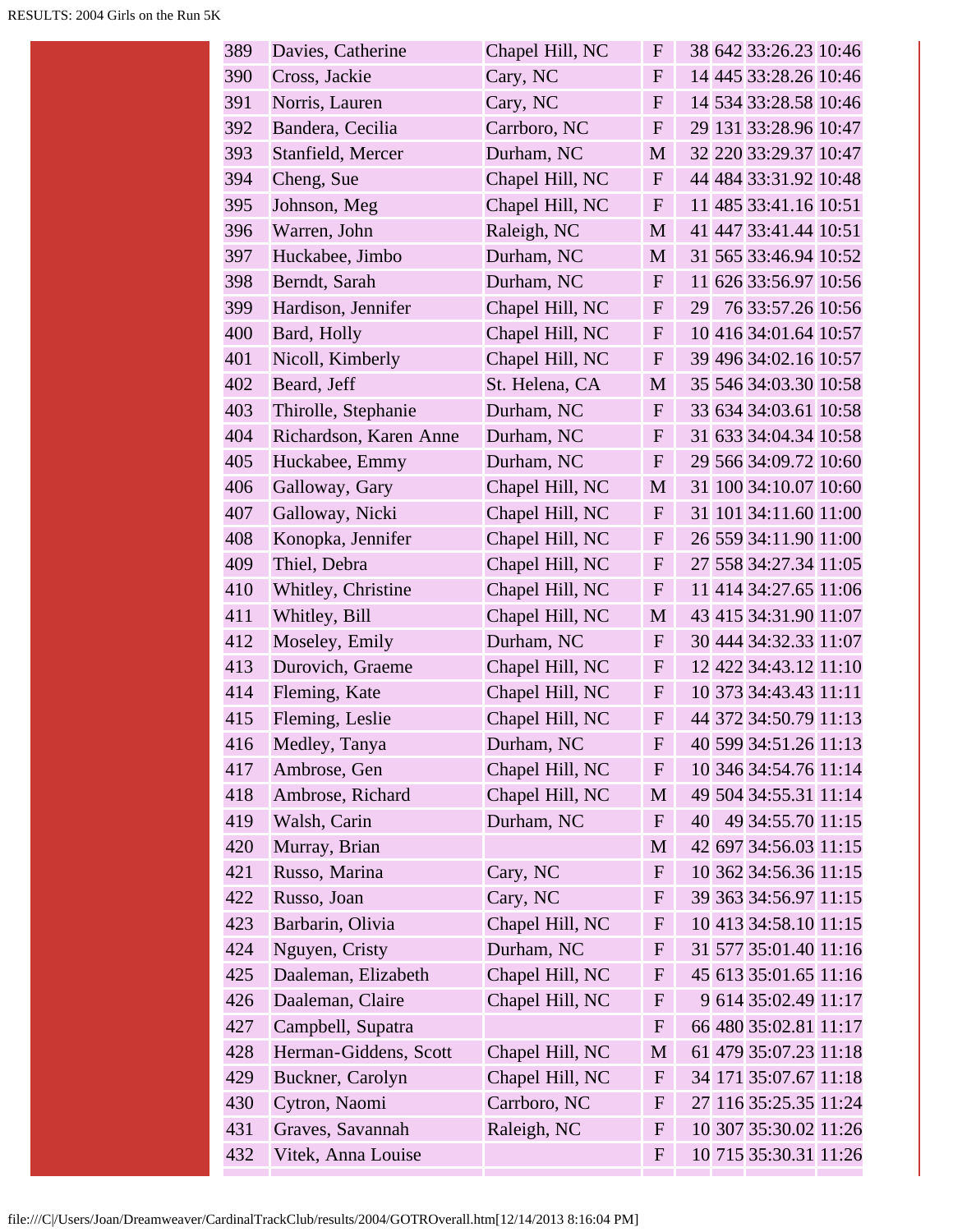| 433 | Graves, Kelly                        | Raleigh, NC      | $\mathbf F$  | 37 308 35:30.68 11:26   |
|-----|--------------------------------------|------------------|--------------|-------------------------|
| 434 | Klym, Suzanne                        | Raleigh, NC      | $F_{\rm}$    | 33 304 35:41.56 11:29   |
| 435 | Watkins, Richard                     | Macon, GA        | M            | 11 232 35:51.39 11:32   |
| 436 | Rowe, Julia                          | Chapel Hill, NC  | F            | 10 157 35:51.73 11:33   |
| 437 | Bowlin, Lindsey                      | Raleigh, NC      | $\mathbf{F}$ | 11 334 35:53.38 11:33   |
| 438 | Rowe, Tim                            | Chapel Hill, NC  | M            | 42 156 35:54.69 11:34   |
| 439 | Sajovec, Richelle                    | Raleigh, NC      | F            | 37 209 35:55.22 11:34   |
| 440 | Vardaman, Kristal                    | Chapel Hill, NC  | $\mathbf F$  | 22 107 35:58.29 11:35   |
| 441 | Irwin, Laura                         |                  | $\mathbf{F}$ | 31 758 35:59.23 11:35   |
| 442 | Livengood, Rebecca                   | Durham, NC       | $\mathbf{F}$ | 22 230 35:59.92 11:35   |
| 443 | Griggs, Jamie                        | Carrboro, NC     | F            | 27 186 36:00.00 11:35   |
| 444 | German, Crystal                      | Raleigh, NC      | $\mathbf F$  | 29 678 36:03.58 11:36   |
| 445 | Morgan, Bryn                         | Chapel Hill, NC  | F            | 9 636 36:05.16 11:37    |
| 446 | Gouchoe-Hanas, Kyle                  | Durham, NC       | $\mathbf F$  | 9 369 36:22.19 11:42    |
| 447 | Roberts, Madison                     | Chapel Hill, NC  | ${\bf F}$    | 9 313 36:24.19 11:43    |
| 448 | Roberts, Angela                      |                  | ${\bf F}$    | 35 312 36:24.47 11:43   |
| 449 | Bunch, Maria                         | Chapel Hill, NC  | F            | 37 593 36:25.31 11:43   |
| 450 | Bunch, Mary                          | Chapel Hill, NC  | $F_{\rm}$    | 9 594 36:26.56 11:44    |
| 451 | Daly, Alison                         | Chapel Hill, NC  | $\mathbf F$  | 30 748 36:26.89 11:44   |
| 452 | Marr, Carey                          | Chapel Hill, NC  | $\mathbf F$  | 9 575 36:32.86 11:46    |
| 453 | Peterson, Morgan                     | Hillsborough, NC | $\mathbf{F}$ | 10 127 36:33.13 11:46   |
| 454 | Marr, Tim                            | Chapel Hill, NC  | $\mathbf M$  | 43 574 36:33.63 11:46   |
| 455 | Peterson, Charles                    | Hillsborough, NC | M            | 40 126 36:34.38 11:46   |
| 456 | Painter, Michael                     |                  | M            | 31 741 36:34.64 11:46   |
| 457 | Painter, Molly                       |                  | $\mathbf{F}$ | 31 740 36:35.62 11:47   |
| 458 | Sloan, Avery                         |                  | F            | 31 739 36:35.90 11:47   |
| 459 | Roberts, Alison                      | Carrboro, NC     | $\mathbf{F}$ | 31 192 36:38.15 11:48   |
| 460 | Gouchoe, Susan                       | Durham, NC       | $\mathbf F$  | 39 370 36:39.74 11:48   |
| 461 | Miller, Coleen                       | Durham, NC       | $\mathbf F$  | 41 523 36:40.02 11:48   |
| 462 | Kennedy, Julianne                    | Chapel Hill, NC  | $\mathbf F$  | 8 417 36:41.43 11:49    |
| 463 | Thomas, Shannon                      | Durham, NC       | $\mathbf{F}$ | 30 578 36:41.99 11:49   |
| 464 | Connell, Katherine                   |                  | $\mathbf{F}$ | 31 733 36:45.74 11:50   |
| 465 | De Luca-Westrate, Oceania Durham, NC |                  | $\mathbf{F}$ | 9 314 36:57.30 11:54    |
| 466 | De Luca, Gustavo                     | Durham, NC       | M            | 52 315 36:59.31 11:54   |
| 467 | Lyons, Champ                         | Birmingham, AL   | M            | 36 36:59.58 11:54<br>32 |
| 468 | Kimmel, Emma                         | Chapel Hill, NC  | $\mathbf F$  | 11 500 37:05.32 11:56   |
| 469 | Hey, Sarah                           | Chapel Hill, NC  | $\mathbf{F}$ | 10 653 37:06.85 11:57   |
| 470 | Green, Katherine                     | Cary, NC         | $\mathbf{F}$ | 9 352 37:07.18 11:57    |
| 471 | Green, Marian                        | Cary, NC         | $\mathbf F$  | 35 353 37:11.51 11:58   |
| 472 | Taylor, Virginia                     | Chapel Hill, NC  | $\mathbf F$  | 44 611 37:16.93 11:60   |
| 473 | Woolens, Debbie                      | Raleigh, NC      | $\mathbf{F}$ | 35 189 37:25.63 12:03   |
| 474 | Solomon, Chuck                       | Durham, NC       | M            | 39 118 37:31.11 12:05   |
| 475 | Giarla, Annie                        | Chapel Hill, NC  | $\mathbf{F}$ | 9 203 37:38.26 12:07    |
| 476 | Taylor, Ada                          | Durham, NC       | $\mathbf{F}$ | 10 221 37:41.31 12:08   |
|     |                                      |                  |              |                         |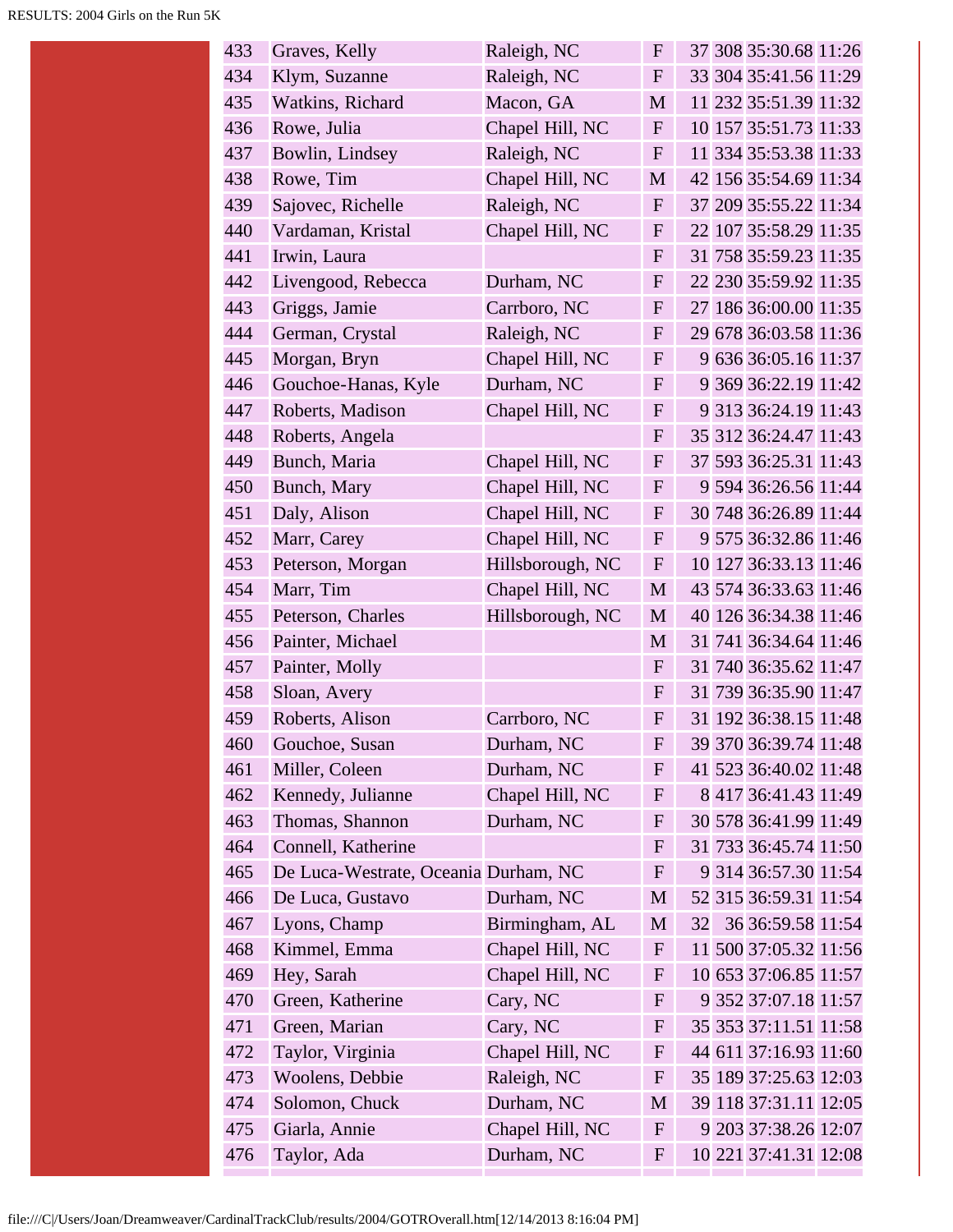| 477 | Taylor, John            | Durham, NC       | M                         | 40 222 37:41.61 12:08   |
|-----|-------------------------|------------------|---------------------------|-------------------------|
| 478 | Giarla, Mike            | Chapel Hill, NC  | $\mathbf{M}$              | 46 202 37:53.61 12:12   |
| 479 | Johnson, Karoline       | Chapel Hill, NC  | $\mathbf{F}$              | 26 160 38:12.35 12:18   |
| 480 | Marshall, Katie         | Chapel Hill, NC  | $\mathbf F$               | 9 341 38:18.93 12:20    |
| 481 | Pereira, Mariana        | Chapel Hill, NC  | $\mathbf{F}$              | 26 513 38:19.21 12:20   |
| 482 | Decarvalho, Beatriz     | Chapel Hill, NC  | $\mathbf{F}$              | 29 631 38:21.29 12:21   |
| 483 | Johnson, Carrie         | Pittsboro, NC    | $\mathbf{F}$              | 31 497 38:22.16 12:21   |
| 484 | Johnson, Peter          | Pittsboro, NC    | M                         | 35 498 38:30.60 12:24   |
| 485 | Crockett, Chris         | Durham, NC       | $\mathbf{F}$              | 41 342 38:33.14 12:25   |
| 486 | Cathcart, Faye          |                  | $\mathbf{F}$              | 51 591 38:33.89 12:25   |
| 487 | Noel, Cecile            | Raleigh, NC      | $\mathbf{F}$              | 50 589 38:34.99 12:25   |
| 488 | Ghanem, Nora            | Durham, NC       | $\mathbf{F}$              | 5 319 38:36.16 12:25    |
| 489 | Ghanem, Fida            | Durham, NC       | $\mathbf{F}$              | 34 320 38:36.55 12:26   |
| 490 | Ide, Larry              |                  | M                         | 32 704 38:42.15 12:27   |
| 491 | Ladd, Halston           | Hillsborough, NC | $\mathbf{F}$              | 12 551 38:50.64 12:30   |
| 492 | Mani, George            | Wake Forest, NC  | $\mathbf M$               | 43 331 38:50.92 12:30   |
| 493 | Mani, Rachel            | Wake Forest, NC  | $\mathbf F$               | 11 332 38:52.41 12:31   |
| 494 | Waffa, Carly            | Chapel Hill, NC  | $\mathbf{F}$              | 9 409 39:13.81 12:38    |
| 495 | Hobgood, Haley          | Durham, NC       | $\mathbf F$               | 9 406 39:30.26 12:43    |
| 496 | Hobgood, Vicki          | Durham, NC       | $\mathbf F$               | 42 407 39:40.45 12:46   |
| 497 | Stein, Rebecca          | Durham, NC       | $\mathbf{F}$              | 25 398 39:41.35 12:46   |
| 498 | Callanon, Dari          | Chapel Hill, NC  | $\mathbf F$               | 10 339 40:05.81 12:54   |
| 499 | Callanon, Robert        | Chapel Hill, NC  | M                         | 39 338 40:06.20 12:54   |
| 500 | Kotas, Barb             | Morrisville, NC  | $\mathbf{F}$              | 48 537 40:08.67 12:55   |
| 501 | Kotas, Laura            | Morrisville, NC  | $\mathbf{F}$              | 18 538 40:09.85 12:56   |
| 502 | Miller, Megan           |                  | $\mathbf{F}$              | 9 675 40:10.53 12:56    |
| 503 | Litcher, Cameron        | Raleigh, NC      | $\mathbf{F}$              | 9 326 40:12.50 12:57    |
| 504 | Devetski, Maura         | Chapel Hill, NC  | F                         | 9 340 40:21.48 12:59    |
| 505 | Murray, Evan            |                  | M                         | 8 698 40:21.76 12:59    |
| 506 | Keyser, Amanda          | Wake Forest, NC  | $\boldsymbol{\mathrm{F}}$ | 11 205 40:46.49 13:07   |
| 507 | Schultz, Shelby         | Hillsborough, NC | $\mathbf F$               | 11 421 40:46.92 13:08   |
| 508 | Schultz, Jill           | Hillsborough, NC | $\mathbf{F}$              | 37 420 40:56.61 13:11   |
| 509 | Hubbard, Allison        | Wake Forest, NC  | F                         | 15 336 41:02.04 13:12   |
| 510 | Litcher, Cathi          | Raleigh, NC      | F                         | 42 325 41:03.89 13:13   |
| 511 | Connors, Michele        | Chapel Hill, NC  | F                         | 38 656 41:07.15 13:14   |
| 512 | Griffith-Hawkins, Trena | Durham, NC       | F                         | 50 564 41:07.43 13:14   |
| 513 | Miley, Pay              |                  | $\mathbf F$               | 58 755 41:12.48 13:16   |
| 514 | Hubbard, Susan          | Wake Forest, NC  | $\mathbf F$               | 45 329 41:12.83 13:16   |
| 515 | Holst, Megan            | Wake Forest, NC  | $\mathbf F$               | 11 330 41:29.17 13:21   |
| 516 | Johnson, Marina         | Morrisville, NC  | $\mathbf F$               | 25 41:54.13 13:29<br>12 |
| 517 | Johnson, Renee          | Morrisville, NC  | $\mathbf F$               | 26 41:55.12 13:30<br>44 |
| 518 | Cartee, Hayley          | Durham, NC       | F                         | 9 323 42:03.71 13:32    |
| 519 | Cartee, Lianne          | Durham, NC       | F                         | 40 322 42:04.10 13:32   |
| 520 | O'Loughlin, Kathleen    | Chapel Hill, NC  | F                         | 44 155 42:45.69 13:46   |
|     |                         |                  |                           |                         |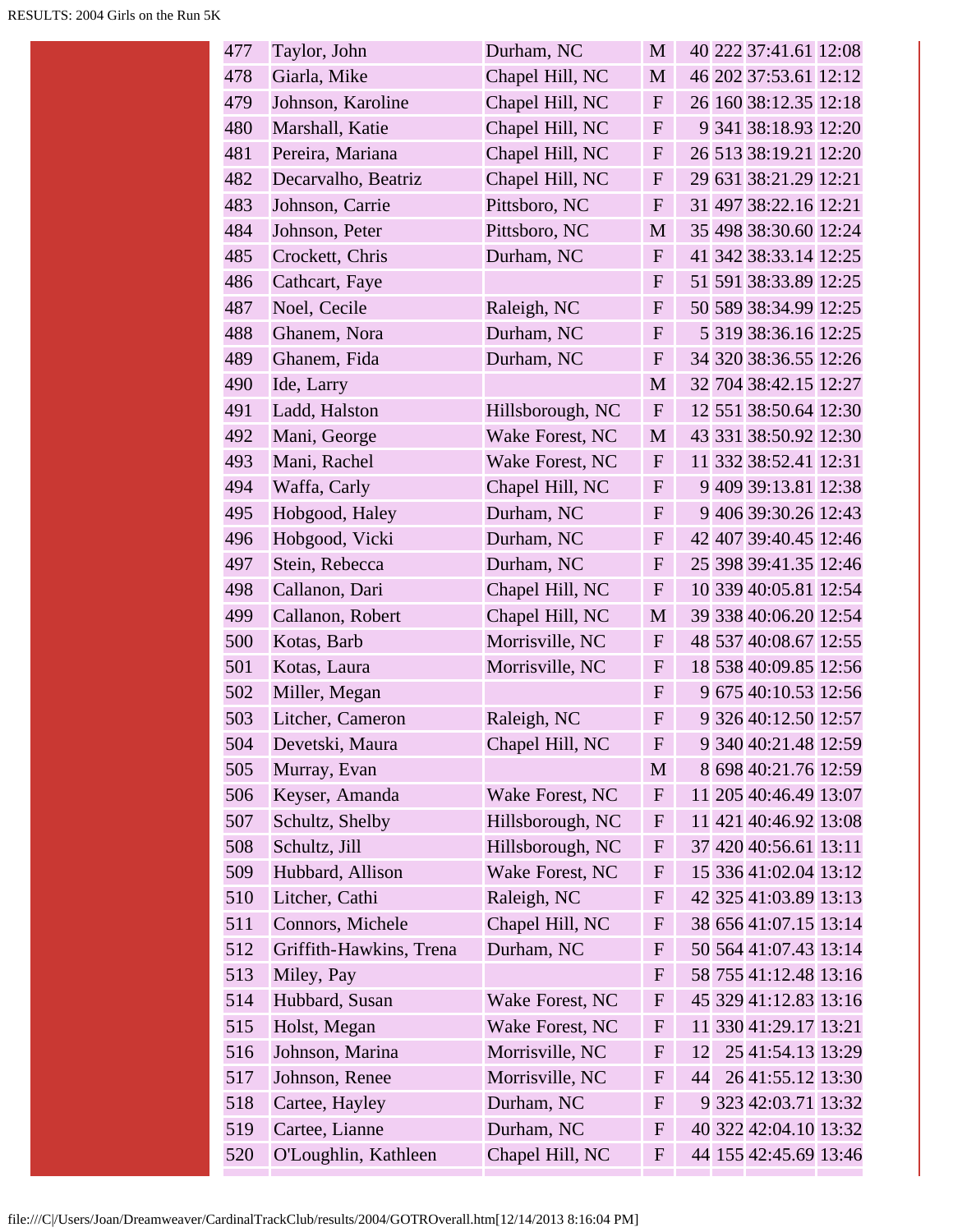| 521 | Mauch, Elizabeth   | Chapel Hill, NC   | $\mathbf{F}$ | 37 348 42:46.08 13:46   |
|-----|--------------------|-------------------|--------------|-------------------------|
| 522 | Mauch, Alexandra   | Chapel Hill, NC   | $\mathbf{F}$ | 9 347 42:51.68 13:48    |
| 523 | bandit 1, bandit   |                   | M            | 104 999 42:53.45 13:48  |
| 524 | Moorman, Lynne     | Durham, NC        | $\mathbf{F}$ | 38 412 43:00.54 13:51   |
| 525 | Moorman, Virginia  | Durham, NC        | $\mathbf{F}$ | 9 411 43:01.16 13:51    |
| 526 | Watkins, Maiben    | Macon, GA         | $\mathbf{F}$ | 8 233 43:02.46 13:51    |
| 527 | Watkins, Susan     | Macon, GA         | $\mathbf{F}$ | 38 231 43:03.04 13:51   |
| 528 | Rocamora, Kayla    | Durham, NC        | $\mathbf{F}$ | 9 317 43:37.52 14:02    |
| 529 | Rocamora, Nancy    |                   | $\mathbf{F}$ | 46 316 43:37.99 14:03   |
| 530 | Fiore, Stacy       |                   | $\mathbf{F}$ | 25 163 43:48.65 14:06   |
| 531 | Miley, David       |                   | M            | 58 754 43:56.00 14:08   |
| 532 | Gerard, Dorothy    | Chapel Hill, NC   | $\mathbf{F}$ | 53 184 44:33.90 14:21   |
| 533 | Coleman, Shevonne  | Henderson, NC     | $\mathbf{F}$ | 10 393 44:55.97 14:28   |
| 534 | Govan, Bonner      | Cary, NC          | $\mathbf{F}$ | 52 384 45:28.71 14:38   |
| 535 | McClain, Kiara     | Fuquay-Varina, NC | $\mathbf{F}$ | 11 386 45:30.15 14:39   |
| 536 | Pearson, Stacy     | Apex, NC          | $\mathbf{F}$ | 31 396 45:30.56 14:39   |
| 537 | Reckendorf, Angie  | Apex, NC          | $\mathbf{F}$ | 8 350 45:41.05 14:42    |
| 538 | Dixon, Terri       | Cary, NC          | $\mathbf{F}$ | 30 351 45:41.38 14:42   |
| 539 | Seymour, Chante    | Chapel Hill, NC   | $\mathbf F$  | 11 345 45:43.36 14:43   |
| 540 | Spence, Laquinta   | Holly Springs, NC | $\mathbf{F}$ | 11 388 45:43.74 14:43   |
| 541 | Amico, Kimberly    | Raleigh, NC       | $\mathbf{F}$ | 31 153 46:04.49 14:50   |
| 542 | Hamilton, Cynthia  | Winston-Salem, NC | $\mathbf{F}$ | 58 210 46:04.81 14:50   |
| 543 | Hamilton, William  | Winston-Salem, NC | M            | 62 211 46:05.14 14:50   |
| 544 | Williams, Jamie    | Durham, NC        | $\mathbf{F}$ | 12 616 46:05.49 14:50   |
| 545 | Hayes, Chelsea     | Durham, NC        | $\mathbf{F}$ | 12 618 46:05.80 14:50   |
| 546 | Graves, Hallie     | Carrboro, NC      | $\mathbf{F}$ | 8 727 46:26.56 14:57    |
| 547 | Riley-Graves, Lori |                   | $\mathbf{F}$ | 31 726 46:26.84 14:57   |
| 548 | Waddill, Mollie    | RALEIGH, NC       | ${\bf F}$    | 30 453 46:40.75 15:01   |
| 549 | Hauser, Joanna     | Chapel Hill, NC   | F            | 30 443 46:41.07 15:02   |
| 550 | Foldesi, Julie     |                   | $\mathbf{F}$ | 29 737 46:51.87 15:05   |
| 551 | Hunter, Anna       | Atlanta, GA       | $\mathbf{F}$ | 71 46:52.56 15:05<br>29 |
| 552 | Doyle, Carolyn     | Hillsborough, NC  | $\mathbf{F}$ | 8 179 46:52.99 15:05    |
| 553 | Doyle, Robert      | Franklin, MA      | M            | 53 180 46:53.34 15:06   |
| 554 | McLeoud, Angelica  | Fuquay-Varina, NC | $\mathbf{F}$ | 10 389 47:18.83 15:14   |
| 555 | Robinson, Nykisha  | Fuquay-Varina, NC | $\mathbf{F}$ | 10 382 47:19.16 15:14   |
| 556 | Chen, Sandy        | Carrboro, NC      | $\mathbf F$  | 30 743 47:40.83 15:21   |
| 557 | Parks, Jessica     | Chapel Hill, NC   | $\mathbf F$  | 29 673 47:41.32 15:21   |
| 558 | Williams, Olivia   | Durham, NC        | $\mathbf{F}$ | 9 619 47:53.67 15:25    |
| 559 | Allen, Aimee       | Apex, NC          | $\mathbf{F}$ | 31 561 47:53.93 15:25   |
| 560 | Spence, Faye       | Holly Springs, NC | $\mathbf F$  | 51 394 47:54.54 15:25   |
| 561 | Pittman, Paul      | Cary, NC          | M            | 40 357 48:02.92 15:28   |
| 562 | Pittman, Kelsey    | Cary, NC          | $\mathbf{F}$ | 9 356 48:14.04 15:32    |
| 563 | Yankee, Jane       | Durham, NC        | $\mathbf{F}$ | 35 585 48:36.66 15:39   |
| 564 | Monclief, Claire   |                   | $\mathbf{F}$ | 29 708 48:37.85 15:39   |
|     |                    |                   |              |                         |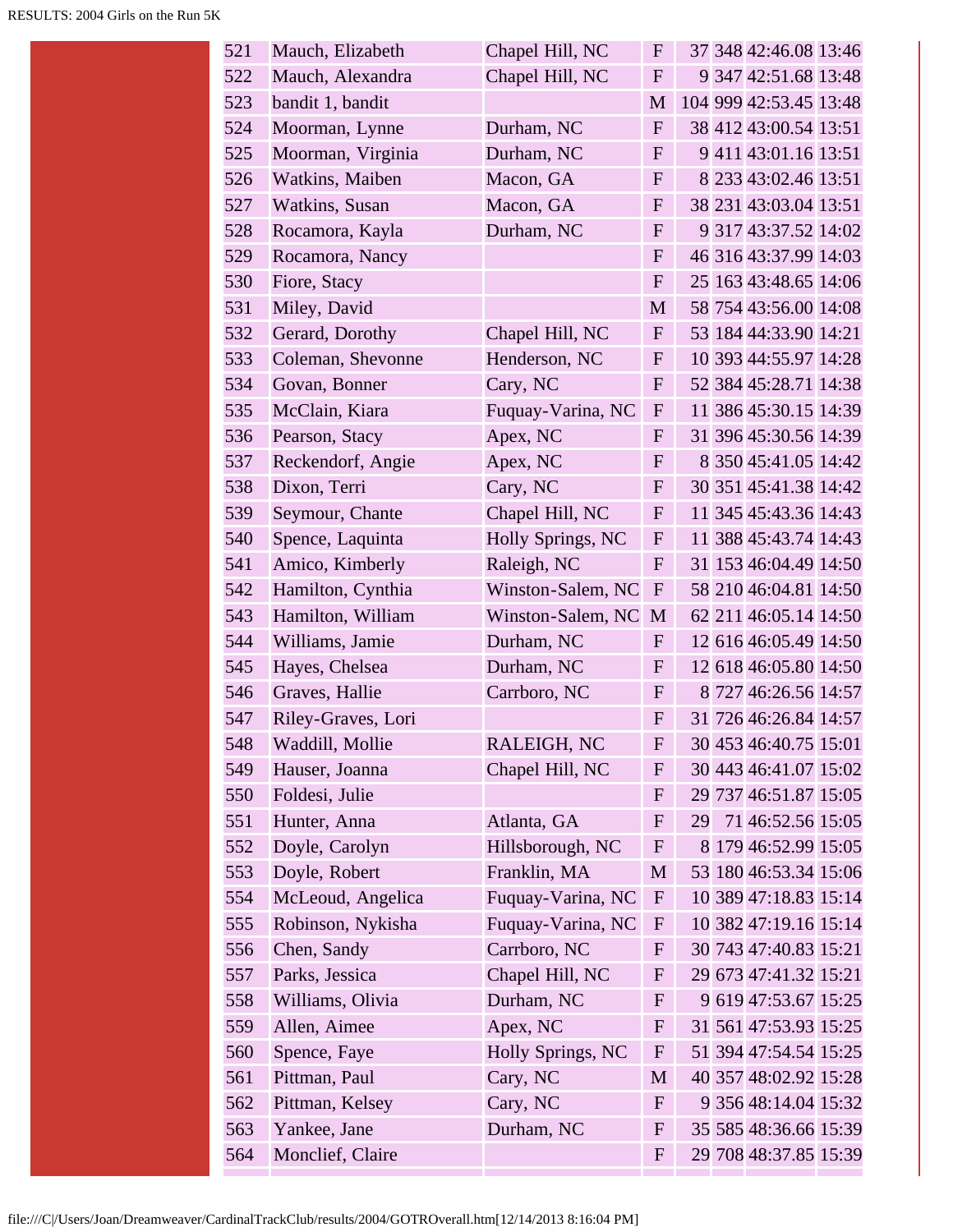| 565 | O'Neal, Caitlin        | Chapel Hill, NC   | $\mathbf F$  | 11 419 48:38.11 15:39   |
|-----|------------------------|-------------------|--------------|-------------------------|
| 566 | O'Neal, Elizabeth      | Chapel Hill, NC   | $\mathbf{F}$ | 45 418 48:43.40 15:41   |
| 567 | Kolk, Christine        | Chapel Hill, NC   | $\mathbf{F}$ | 7 282 48:44.90 15:41    |
| 568 | Kolk, Caroline         | Chapel Hill, NC   | $\mathbf{F}$ | 5 227 48:53.92 15:44    |
| 569 | Griffin, Caroline      | Wellsley, MA      | $\mathbf{F}$ | 10 280 48:54.17 15:44   |
| 570 | Griffin, Emmy          | Durham, NC        | $\mathbf{F}$ | 20 212 48:54.41 15:44   |
| 571 | Berutti, Lindsey       | Chapel Hill, NC   | $\mathbf{F}$ | 22 125 49:22.04 15:53   |
| 572 | Basmajian, Kristen     | Chapel Hill, NC   | $\mathbf{F}$ | 23 255 49:22.37 15:53   |
| 573 | Kolk, Sharon           | Chapel Hill, NC   | $\mathbf{F}$ | 38 283 49:22.72 15:54   |
| 574 | Moore, Cindy           | Durham, NC        | $\mathbf{F}$ | 31 617 49:32.26 15:57   |
| 575 | Degnan, Darrah         |                   | $\mathbf{F}$ | 66 461 49:40.72 15:59   |
| 576 | Preble, Mary Lloyd     | Durham, NC        | $\mathbf{F}$ | 26 494 49:50.19 16:02   |
| 577 | Holloway, Chiffonda    | Gardner, NC       | $\mathbf{F}$ | 32 381 50:01.32 16:06   |
| 578 | Bell, Kathryn          | Chapel Hill, NC   | $\mathbf F$  | 40 285 50:03.85 16:07   |
| 579 | Griffin, Courtney      | Wellsley, MA      | $\mathbf F$  | 12 278 50:06.40 16:08   |
| 580 | Blackwood, Jesse       | Durham, NC        | $\mathbf{F}$ | 9 408 50:06.66 16:08    |
| 581 | Bremer, Karen          | Durham, NC        | $\mathbf{F}$ | 53 664 50:29.97 16:15   |
| 582 | Spencer, Sarah         | Durham, NC        | $\mathbf{F}$ | 8 573 50:30.30 16:15    |
| 583 | Forti, Alli            | Cary, NC          | $\mathbf{F}$ | 58 50:50.55 16:22<br>26 |
| 584 | Kolathur, Srinivasan   | Morrisville, NC   | M            | 31 688 50:51.11 16:22   |
| 585 | Vinayagan, Punithadevi | Morrisville, NC   | $\mathbf{F}$ | 25 689 51:12.96 16:29   |
| 586 | O'Neill, Hugh          | Chapel Hill, NC   | M            | 54 269 51:13.42 16:29   |
| 587 | McGee, Kara            |                   | $\mathbf{F}$ | 34 735 51:13.80 16:29   |
| 588 | Filene, Jill           | Chapel Hill, NC   | $\mathbf{F}$ | 28 736 51:25.07 16:33   |
| 589 | Armfield, Walker       | RALEIGH, NC       | M            | 34 272 51:25.38 16:33   |
| 590 | Crawford, Morgan       | Raleigh, NC       | $\mathbf{F}$ | 34 449 51:51.41 16:41   |
| 591 | Clayton, Laura         | Durham, NC        | $\mathbf F$  | 9 405 51:52.00 16:42    |
| 592 | Edwards, Claire        | Durham, NC        | F            | 25 397 51:53.62 16:42   |
| 593 | Peden, Ariana          | Chapel Hill, NC   | $\mathbf{F}$ | 9 428 51:55.31 16:43    |
| 594 | Peden, David           | Chapel Hill, NC   | M            | 45 425 52:05.99 16:46   |
| 595 | Bryant, Krystal        |                   | $\mathbf F$  | 23 165 52:06.39 16:46   |
| 596 | Oberlin, Gigi          | Chapel Hill, NC   | $\mathbf F$  | 48 166 52:11.05 16:48   |
| 597 | Allen, Helen           | RALEIGH, NC       | F            | 35 218 52:11.61 16:48   |
| 598 | Jones, Jessica         | Raleigh, NC       | $\mathbf F$  | 30 228 52:17.16 16:50   |
| 599 | Kearney, Connie        | Durham, NC        | $\mathbf F$  | 50 532 52:20.60 16:51   |
| 600 | bandit 2, bandit       |                   | M            | 104 998 52:54.25 17:02  |
| 601 | Lee, Frances           | Durham, NC        | $\mathbf{F}$ | 48 520 52:54.64 17:02   |
| 602 | Landis, Janet          | Carrboro, NC      | $\mathbf{F}$ | 67 112 53:22.02 17:11   |
| 603 | Landis, Sarah          | Carrboro, NC      | $\mathbf F$  | 31 110 53:22.32 17:11   |
| 604 | Turner, Abby           | Carrboro, NC      | $\mathbf{F}$ | 28 111 53:22.83 17:11   |
| 605 | Collins, Daquanna      | Fuquay-Varina, NC | $\mathbf{F}$ | 9 387 54:23.35 17:30    |
| 606 | Lucas, T'Kendra        | Fuquay-Varina, NC | $\mathbf{F}$ | 10 390 54:23.63 17:30   |
| 607 | Moore-Lai, Deborah     | Durham, NC        | F            | 30 385 54:25.08 17:31   |
| 608 | Saulsby, Pam           | Raleigh, NC       | F            | 46 395 54:25.62 17:31   |